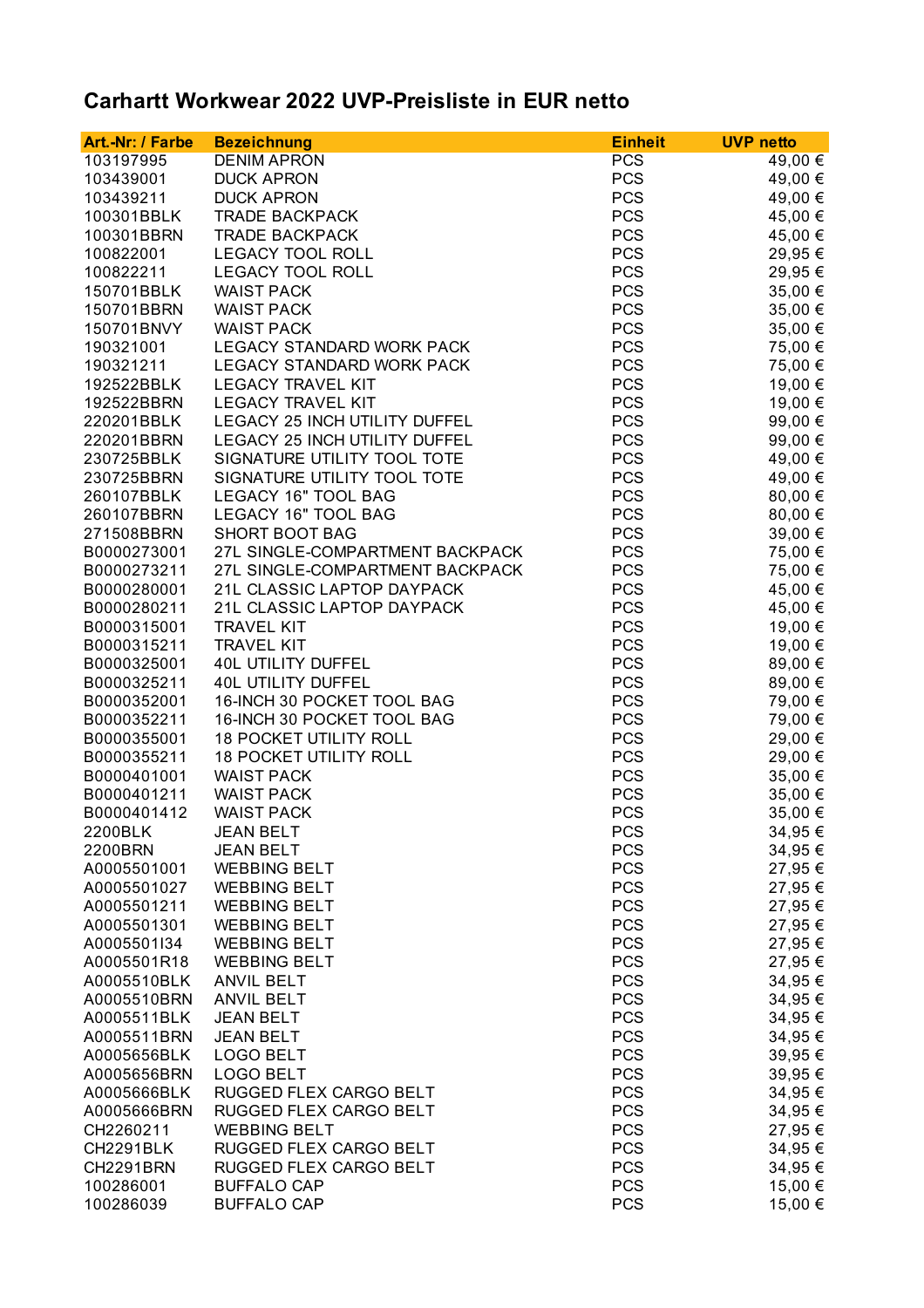| 100286G72  | <b>BUFFALO CAP</b>                      | <b>PCS</b> | 15,00 € |
|------------|-----------------------------------------|------------|---------|
| 100286G84  | <b>BUFFALO CAP</b>                      | <b>PCS</b> | 15,00 € |
| 100286SCU  | <b>BUFFALO CAP</b>                      | <b>PCS</b> | 15,00 € |
| 100289001  | <b>ODESSA CAP</b>                       | <b>PCS</b> | 15,00 € |
| 100289211  | <b>ODESSA CAP</b>                       | <b>PCS</b> | 15,00 € |
| 100289301  | <b>ODESSA CAP</b>                       | <b>PCS</b> | 15,00 € |
| 100289412  | <b>ODESSA CAP</b>                       | <b>PCS</b> | 15,00 € |
| 100289G81  | <b>ODESSA CAP</b>                       | <b>PCS</b> | 15,00 € |
| 100289H51  | <b>ODESSA CAP</b>                       | <b>PCS</b> | 15,00 € |
| 100289H73  | <b>ODESSA CAP</b>                       | <b>PCS</b> | 15,00 € |
| 100289L04  | <b>ODESSA CAP</b>                       | <b>PCS</b> | 15,00 € |
| 100289P15  | <b>ODESSA CAP</b>                       | <b>PCS</b> | 15,00 € |
| 100289P18  | <b>ODESSA CAP</b>                       | <b>PCS</b> | 15,00 € |
| 100289R50  | <b>ODESSA CAP</b>                       | <b>PCS</b> | 15,00 € |
| 100289R61  | <b>ODESSA CAP</b>                       | <b>PCS</b> | 15,00 € |
| 100289R64  | <b>ODESSA CAP</b>                       | <b>PCS</b> | 15,00 € |
| 100289SCU  | <b>ODESSA CAP</b>                       | <b>PCS</b> | 15,00 € |
| 101195001  | <b>DUNMORE CAP</b>                      | <b>PCS</b> | 18,00 € |
| 101195213  | <b>DUNMORE CAP</b>                      | <b>PCS</b> | 17,00 € |
| 101195ELM  | <b>DUNMORE CAP</b>                      | <b>PCS</b> | 17,00 € |
| 101195G78  | <b>DUNMORE CAP</b>                      | <b>PCS</b> |         |
| 101195H69  | <b>DUNMORE CAP</b>                      | <b>PCS</b> | 18,00 € |
|            |                                         |            | 18,00 € |
| 101195PRT  | <b>DUNMORE CAP</b>                      | <b>PCS</b> | 17,00 € |
| 101604001  | <b>ASHLAND CAP</b>                      | <b>PCS</b> | 18,00 € |
| 101604211  | <b>ASHLAND CAP</b>                      | <b>PCS</b> | 18,00 € |
| 103056001  | RUGGED PROFESSIONAL SERIES CAP          | <b>PCS</b> | 12,50 € |
| 103056253  | RUGGED PROFESSIONAL SERIES CAP          | <b>PCS</b> | 12,50 € |
| 103056412  | RUGGED PROFESSIONAL SERIES CAP          | <b>PCS</b> | 12,50 € |
| 103527251  | UPDATED NECK SHADE CAP                  | <b>PCS</b> | 18,00 € |
| 103534253  | RIGBY STRETCH FIT LEATHERETTE PATCH CAP | <b>PCS</b> | 18,00 € |
| 103534306  | RIGBY STRETCH FIT LEATHERETTE PATCH CAP | <b>PCS</b> | 18,00 € |
| 103535073  | <b>GLENNVILLE CAP</b>                   | <b>PCS</b> | 15,00 € |
| 103535255  | <b>GLENNVILLE CAP</b>                   | <b>PCS</b> | 15,00 € |
| 103631029  | FORCE EXT. FISH HOOK LOGO CAP           | <b>PCS</b> | 15,00 € |
| 103631253  | FORCE EXT. FISH HOOK LOGO CAP           | <b>PCS</b> | 15,00 € |
| 103804251  | FORCE EXT. ANGLER PACKABLE CAP          | <b>PCS</b> | 15,00 € |
| 104188N04  | <b>ODESSA GRAPHIC CAP</b>               | <b>PCS</b> | 15,00 € |
| 104723CHR  | SILVERMINE CAP                          | <b>PCS</b> | 18,00 € |
| 105212G78  | CANVAS WORKWEAR PATCH CAP               | <b>PCS</b> | 18,00 € |
| 105212N04  | CANVAS WORKWEAR PATCH CAP               | <b>PCS</b> | 18,00 € |
| 105214G90  | CANVAS CAMO PATCH CAP                   | <b>PCS</b> | 18,00 € |
| 105216646  | TWILL MESH-BACK LOGO PATCH CAP          | <b>PCS</b> | 20,00 € |
| 105216BRN  | TWILL MESH-BACK LOGO PATCH CAP          | <b>PCS</b> | 20,00 € |
| 105216N24  | TWILL MESH-BACK LOGO PATCH CAP          | <b>PCS</b> | 20,00 € |
| 105298BLK  | <b>CANVAS MESH BACK CAP</b>             | <b>PCS</b> | 18,00 € |
| 105298MOS  | <b>CANVAS MESH BACK CAP</b>             | <b>PCS</b> | 18,00 € |
| 105452L04  | <b>MESH BACK CRAFTED PATCH CAP</b>      | <b>PCS</b> | 18,00 € |
| 105452N04  | MESH BACK CRAFTED PATCH CAP             | <b>PCS</b> | 18,00 € |
| A199BRN    | WORK FLEX EAR FLAP CAP                  | <b>PCS</b> | 20,00 € |
| EG1STBRZ   | <b>BILLINGS GLASSES</b>                 | <b>PCS</b> | 7,95 €  |
| EG1STCLR   | <b>BILLINGS GLASSES</b>                 | <b>PCS</b> | 7,95 €  |
| EG1STGRY   | <b>BILLINGS GLASSES</b>                 | <b>PCS</b> | 7,95 €  |
|            | EGB10DTMBRZ TOCCOA GLASSES              | <b>PCS</b> | 19,95 € |
|            | EGB10DTMCLR TOCCOA GLASSES              | <b>PCS</b> | 19,95 € |
|            | EGB10DTMGRY TOCCOA GLASSES              | <b>PCS</b> | 19,95 € |
| EGB11DTBRZ | HALF RATCHETING TEMPLE SAFETY GLASSES   | <b>PCS</b> | 15,95 € |
| EGB11DTCLR | HALF RATCHETING TEMPLE SAFETY GLASSES   | <b>PCS</b> | 15,95 € |
| EGB11DTGRY | HALF RATCHETING TEMPLE SAFETY GLASSES   | <b>PCS</b> | 15,95 € |
| EGB3DTBRZ  | SPOKANE GLASSES                         | <b>PCS</b> | 15,95 € |
| EGB3DTGRY  | SPOKANE GLASSES                         | <b>PCS</b> | 15,95 € |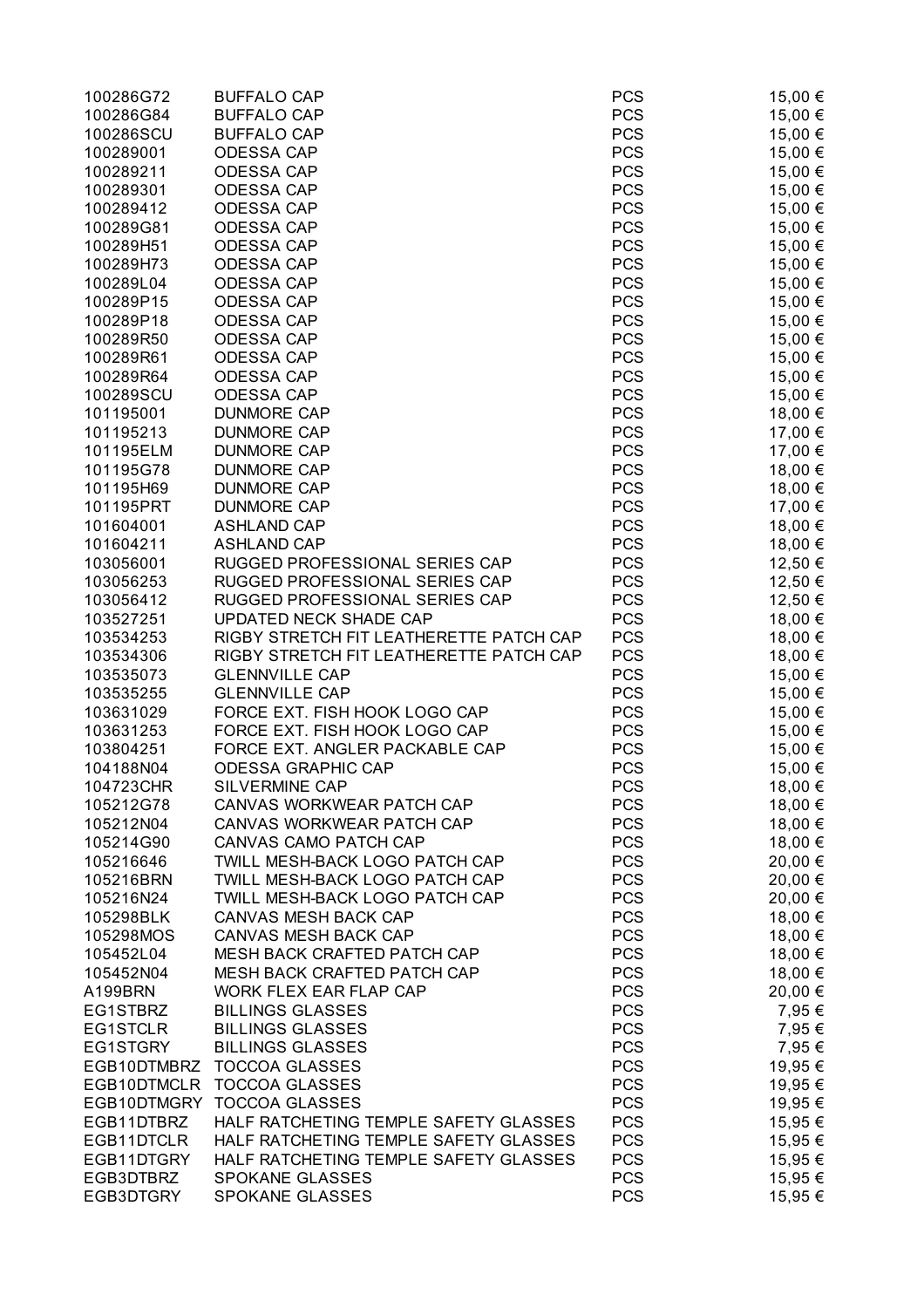| EGB6DTBRZ | <b>IRONSIDE PLUS GLASSES</b>  | <b>PCS</b> | 15,95 €    |
|-----------|-------------------------------|------------|------------|
| EGB6DTCLR | <b>IRONSIDE PLUS GLASSES</b>  | <b>PCS</b> | 15,95 €    |
| EGB6DTGRY | <b>IRONSIDE PLUS GLASSES</b>  | <b>PCS</b> | 15,95 €    |
| EGB8STBRZ | <b>EASLEY GLASSES</b>         | <b>PCS</b> | $9,95 \in$ |
| EGB8STCLR | <b>EASLEY GLASSES</b>         | <b>PCS</b> | 9,95 €     |
| EGB8STGRY | <b>EASLEY GLASSES</b>         | <b>PCS</b> | $9,95 \in$ |
| EGB9STBRZ | <b>CAYCE GLASSES</b>          | <b>PCS</b> | 12,95 €    |
| EGB9STCLR | <b>CAYCE GLASSES</b>          | <b>PCS</b> | 12,95 €    |
| EGB9STGRY | <b>CAYCE GLASSES</b>          | <b>PCS</b> | 12,95 €    |
| 101070001 | <b>BLACK LABEL WATCH HAT</b>  | <b>PCS</b> | 15,00 €    |
| 101070BRN | <b>BLACK LABEL WATCH HAT</b>  | <b>PCS</b> | 15,00 €    |
| 101070E42 | <b>BLACK LABEL WATCH HAT</b>  | <b>PCS</b> | 15,00 €    |
| 101070H51 | <b>BLACK LABEL WATCH HAT</b>  | <b>PCS</b> | 15,00 €    |
| 101070H75 | <b>BLACK LABEL WATCH HAT</b>  | <b>PCS</b> | 15,00 €    |
| 101070HGY | <b>BLACK LABEL WATCH HAT</b>  | <b>PCS</b> | 15,00 €    |
| 101070L04 | <b>BLACK LABEL WATCH HAT</b>  | <b>PCS</b> | 15,00 €    |
| 103271391 | FORCE EXTREMES KNIT HAT       | <b>PCS</b> | 15,00 €    |
| 104068001 | <b>TELLER HAT</b>             | <b>PCS</b> | 20,00 €    |
|           | <b>TELLER HAT</b>             | <b>PCS</b> |            |
| 104068211 |                               |            | 20,00 €    |
| 104068E31 | <b>TELLER HAT</b>             | <b>PCS</b> | 20,00 €    |
| 104068H69 | <b>TELLER HAT</b>             | <b>PCS</b> | 20,00 €    |
| 104068R64 | <b>TELLER HAT</b>             | <b>PCS</b> | 20,00 €    |
| 104490BLK | FLEECE THINSULATE EARFLAP HAT | <b>PCS</b> | 15,00 €    |
| 105045E37 | <b>WOOL NEP BEANIE</b>        | <b>PCS</b> | 22,00 €    |
| 105052BRN | <b>TRAPPER HAT</b>            | <b>PCS</b> | 45,00 €    |
| 105052N04 | <b>TRAPPER HAT</b>            | <b>PCS</b> | 45,00 €    |
| 105168600 | KNIT CUFFED LOGO BEANIE       | <b>PCS</b> | 25,00 €    |
| 105168BLK | KNIT CUFFED LOGO BEANIE       | <b>PCS</b> | 17,50 €    |
| 105168G99 | KNIT CUFFED LOGO BEANIE       | <b>PCS</b> | 17,50 €    |
| 105168R72 | KNIT CUFFED LOGO BEANIE       | <b>PCS</b> | 17,50 €    |
| 105170N15 | <b>FLEECE CAMO BEANIE</b>     | <b>PCS</b> | 19,00 €    |
| 105217BLK | KNIT SHAMROCK PATCH BEANIE    | <b>PCS</b> | 19,00 €    |
| 105217G54 | KNIT SHAMROCK PATCH BEANIE    | <b>PCS</b> | 19,00 €    |
| 105450G72 | KNIT HOLIDAY BEANIE           | <b>PCS</b> | 17,50 €    |
| 105450W03 | KNIT HOLIDAY BEANIE           | <b>PCS</b> | 17,50 €    |
| 105523BRN | KNIT CAMO PATCH BEANIE        | <b>PCS</b> | 17,50 €    |
| 105614HGY | KNIT RUGGED WEAR PATCH BEANIE | <b>PCS</b> | 19,00 €    |
| A18019    | <b>WATCH HAT</b>              | <b>PCS</b> | 13,50 €    |
| A18429    | <b>WATCH HAT</b>              | <b>PCS</b> | 13,50 €    |
| A18BLK    | <b>WATCH HAT</b>              | <b>PCS</b> | 13,50 €    |
| A18BOG    | <b>WATCH HAT</b>              | <b>PCS</b> | 13,50 €    |
| A18BRN    | <b>WATCH HAT</b>              | <b>PCS</b> | 13,50 €    |
| A18CLH    | <b>WATCH HAT</b>              | <b>PCS</b> | 13,50 €    |
| A18G69    | <b>WATCH HAT</b>              | <b>PCS</b> | 13,50 €    |
| A18G88    | <b>WATCH HAT</b>              | <b>PCS</b> | 13,50 €    |
| A18G99    | <b>WATCH HAT</b>              | <b>PCS</b> | 13,50 €    |
| A18H32    | <b>WATCH HAT</b>              | <b>PCS</b> | 13,50 €    |
| A18H57    | <b>WATCH HAT</b>              | <b>PCS</b> | 13,50 €    |
| A18H75    | <b>WATCH HAT</b>              | <b>PCS</b> | 13,50 €    |
| A18H79    | <b>WATCH HAT</b>              | <b>PCS</b> | 13,50 €    |
| A18HGY    | <b>WATCH HAT</b>              | <b>PCS</b> | 13,50 €    |
| A18L08    | <b>WATCH HAT</b>              | <b>PCS</b> | 13,50 €    |
| A18NVY    | <b>WATCH HAT</b>              | <b>PCS</b> | 13,50 €    |
| A18P18    | <b>WATCH HAT</b>              | <b>PCS</b> | 13,50 €    |
| A18P31    | <b>WATCH HAT</b>              | <b>PCS</b> | 13,50 €    |
| A18Q37    | <b>WATCH HAT</b>              | <b>PCS</b> | 13,50 €    |
|           |                               |            |            |
| A18R50    | <b>WATCH HAT</b>              | <b>PCS</b> | 13,50 €    |
| A18V26    | <b>WATCH HAT</b>              | <b>PCS</b> | 13,50 €    |
| A18V44    | <b>WATCH HAT</b>              | <b>PCS</b> | 13,50 €    |
| A18W00    | <b>WATCH HAT</b>              | <b>PCS</b> | 13,50 €    |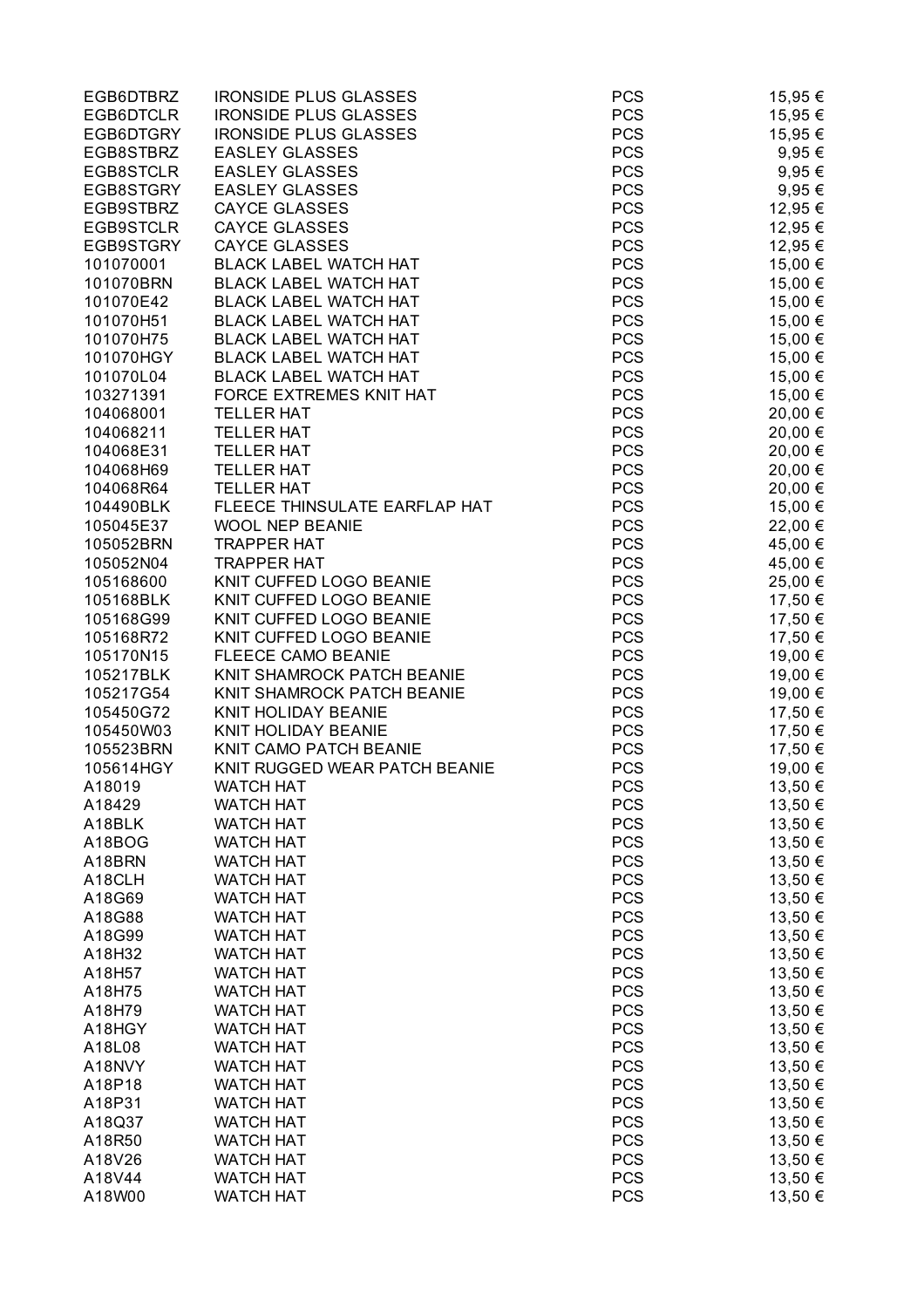| A18WWH      | <b>WATCH HAT</b>                      | <b>PCS</b>  | 13,50 €    |
|-------------|---------------------------------------|-------------|------------|
| A18Y24      | <b>WATCH HAT</b>                      | <b>PCS</b>  | 13,50 €    |
| A205093     | <b>KNIT HAT</b>                       | <b>PCS</b>  | 12,50 €    |
| A205BLK     | <b>KNIT HAT</b>                       | <b>PCS</b>  | 12,50 €    |
| A205BRN     | <b>KNIT HAT</b>                       | <b>PCS</b>  | 12,50 €    |
| A205G06     | <b>KNIT HAT</b>                       | <b>PCS</b>  | 12,50 €    |
| A205G72     | <b>KNIT HAT</b>                       | <b>PCS</b>  | 12,50 €    |
| A205HGY     | <b>KNIT HAT</b>                       | <b>PCS</b>  | 12,50 €    |
|             |                                       |             |            |
| A205NVY     | <b>KNIT HAT</b>                       | <b>PCS</b>  | 12,50 €    |
| A294340     | <b>CAMO FLEECE HAT</b>                | <b>PCS</b>  | 12,50 €    |
| 102368001   | FIRM DUCK HOOD                        | <b>PCS</b>  | 19,00 €    |
| 102368211   | FIRM DUCK HOOD                        | <b>PCS</b>  | 19,00 €    |
| 104244BLK   | <b>WASHED DUCK HOOD</b>               | <b>PCS</b>  | 19,00 €    |
| 104244BRN   | <b>WASHED DUCK HOOD</b>               | <b>PCS</b>  | 19,00 €    |
| 104244MOS   | <b>WASHED DUCK HOOD</b>               | <b>PCS</b>  | 19,00 €    |
| 102301211   | <b>CHRISTMAS STOCKING</b>             | <b>PCS</b>  | 20,00 €    |
| 104152211   | PATCH KIT                             | <b>PCS</b>  | 5,00 €     |
| 104152BLK   | PATCH KIT                             | <b>PCS</b>  | 5,00 €     |
| 104152DKB   | PATCH KIT                             | <b>PCS</b>  | 5,00 €     |
| 105514BRS   | NO5 ZIPPER SLIDER REPAIR KIT          | <b>PCS</b>  | 5,00 €     |
| 105514C01   | NO5 ZIPPER SLIDER REPAIR KIT          | <b>PCS</b>  | 5,00 €     |
| 105515BRS   | <b>BUTTON KIT</b>                     | <b>PCS</b>  | 5,00 €     |
| 105515C01   | <b>BUTTON KIT</b>                     | <b>PCS</b>  | 5,00 €     |
| 105598BRS   | NO10 ZIPPER SLIDER REPAIR KIT         | <b>PCS</b>  | $5,00 \in$ |
| 105598C01   | NO10 ZIPPER SLIDER REPAIR KIT         | <b>PCS</b>  | 5,00 €     |
| 107601BLK   | <b>CELL PHONE HOLSTER</b>             | <b>PCS</b>  | 12,00 €    |
| 274900BBLK  | <b>CAR ORGANIZER</b>                  | <b>PCS</b>  | 35,00 €    |
| 291801BBLK  | LUNCH BOX                             | <b>PCS</b>  | 20,00 €    |
| 291801BBRN  | <b>LUNCH BOX</b>                      | <b>PCS</b>  | 20,00 €    |
| 452200BBRN  | CARABINER AND CINCH PACK              | <b>PCS</b>  | 22,50 €    |
| 483300BSLT  | <b>MULTI TOOL</b>                     | PCS         | 9,00€      |
|             | FORCE FLEECE NECK GAITER              | <b>PCS</b>  |            |
| A204BLK     |                                       |             | 12,50 €    |
| B0000286001 | INSULATED 4 CAN LUNCH COOLER          | <b>PCS</b>  | 20,00 €    |
| B0000286211 | INSULATED 4 CAN LUNCH COOLER          | <b>PCS</b>  | 20,00 €    |
| B0000317001 | <b>CAR ORGANIZER</b>                  | <b>PCS</b>  | 35,00 €    |
| P000340211  | DOG CHORE COAT                        | <b>PCS</b>  | 34,95 €    |
| P000341211  | <b>TRAINING HARNESS</b>               | <b>PCS</b>  | 49,95 €    |
| P000342822  | DOG SAFETY VEST                       | <b>PCS</b>  | 34,95 €    |
| P000343822  | <b>TRADESMAN DOG COLLAR</b>           | <b>PCS</b>  | 17,95 €    |
| P000344211  | <b>JOURNEYMAN COLLAR</b>              | <b>PCS</b>  | 19,95 €    |
| P000345211  | <b>LIGHTED COLLAR</b>                 | <b>PCS</b>  | 24,95 €    |
| P000346822  | <b>TRADESMAN DOG LEASH</b>            | <b>PCS</b>  | 27,95 €    |
| P000347211  | <b>JOURNEYMAN LEASH</b>               | <b>PCS</b>  | 29,95 €    |
| P000468601  | DOG PLAID CHORE COAT                  | <b>PCS</b>  | 49,95 €    |
| P000468A07  | DOG PLAID CHORE COAT                  | <b>PCS</b>  | 39,95 €    |
| P000468E39  | DOG PLAID CHORE COAT                  | <b>PCS</b>  | 39,95 €    |
| P000490A07  | <b>NYLON DUCK DOG COLLAR</b>          | <b>PCS</b>  | 29,95 €    |
| A328-3BLK   | FORCE PERFORMANCE SOCK 3-PAIR         | 3-PAIR      | 19,95 €    |
| A3915HGY    | ARCTIC WOOL BOOT SOCK                 | <b>PAIR</b> | 19,95 €    |
| A422-3BLK   | FORCE WORK CREW SOCK 3-PAIR           | 3-PAIR      | 16,50 €    |
| A528-3CHR   | FORCE PERFORMANCE QUARTER SOCK 3-PACK | 3-PAIR      | 18,00 €    |
| A540BLU     | THERMAL PLAID CREW SOCK               | <b>PAIR</b> | 12,00 €    |
| A540BRN     | THERMAL PLAID CREW SOCK               | <b>PAIR</b> | 12,00 €    |
| A540GRN     | THERMAL PLAID CREW SOCK               | <b>PAIR</b> | 12,00 €    |
|             | STEEL TOE BOOT SOCK 2-PAIR            |             |            |
| A555-2BLK   |                                       | 2-PAIR      | 19,90 €    |
| A555-2GRY   | STEEL TOE BOOT SOCK 2-PAIR            | 2-PAIR      | 19,90 €    |
| A62-3BLK    | ALL-SEASON COTTON SOCK 3-PAIR         | 3-PAIR      | 25,00 €    |
| A62-3GRY    | ALL-SEASON COTTON SOCK 3-PAIR         | 3-PAIR      | 25,00 €    |
| A62-3NVY    | ALL-SEASON COTTON SOCK 3-PAIR         | 3-PAIR      | 25,00 €    |
| A66HBK      | COLD WEATHER BOOT SOCK                | <b>PAIR</b> | 10,65 €    |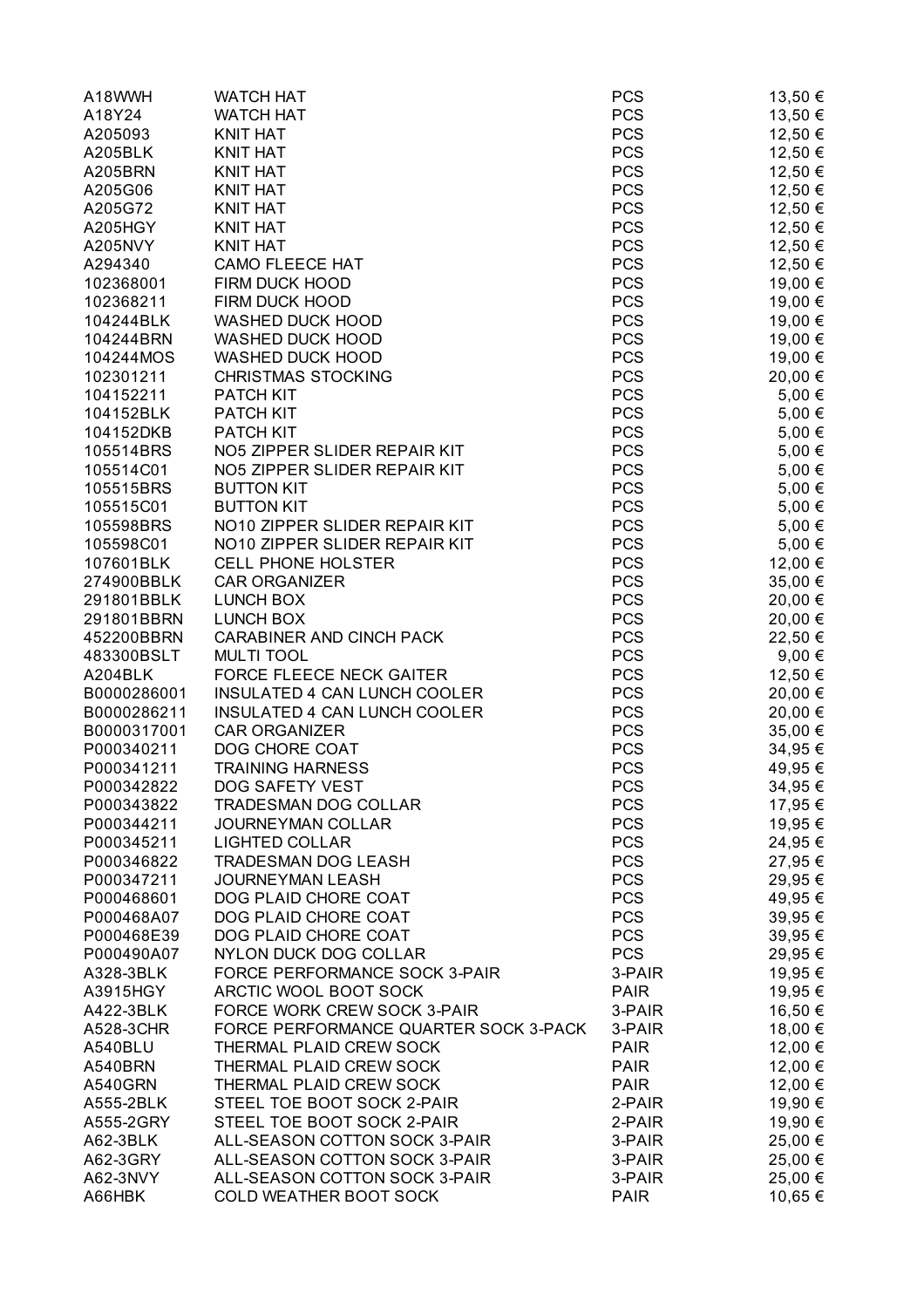| A66NVY             | COLD WEATHER BOOT SOCK                  | <b>PAIR</b> | 10,65 €  |
|--------------------|-----------------------------------------|-------------|----------|
| A774-2BLK          | COLD WEATHER THERMAL SOCK 2-PAIR        | 2-PAIR      | 22,95 €  |
| A774-2GRY          | COLD WEATHER THERMAL SOCK 2-PAIR        | 2-PAIR      | 22,95 €  |
| <b>SB39150MCHR</b> | HEAVYWEIGHT WOOL BLEND BOOT SOCK        | <b>PAIR</b> | 26,00 €  |
|                    | HEAVYWEIGHT WOOL BLEND BOOT SOCK        | <b>PAIR</b> | 26,00 €  |
| SB39150MHGY        |                                         |             |          |
| SB5552MBLK         | COTTON BLEND STEEL TOE BOOT SOCK 2 PACK | 2-PAIR      | 18,00 €  |
| SB5552MGRY         | COTTON BLEND STEEL TOE BOOT SOCK 2 PACK | 2-PAIR      | 18,00 €  |
| SB6600MBLK         | SYNTHETIC WOOL BLEND BOOT SOCK          | <b>PAIR</b> | 12,00 €  |
| SB6600MNVY         | SYNTHETIC WOOL BLEND BOOT SOCK          | <b>PAIR</b> | 12,00 €  |
| SB7742MBLK         | SYNTHETIC-WOOL BLEND BOOT SOCK 2 PACK   | 2-PAIR      | 22,00 €  |
| SB7742MDNM         | SYNTHETIC-WOOL BLEND BOOT SOCK 2 PACK   | 2-PAIR      | 22,00 €  |
| SB7742MGRY         | SYNTHETIC-WOOL BLEND BOOT SOCK 2 PACK   | 2-PAIR      | 22,00 €  |
| SC4223MBLK         | FORCE MIDWEIGHT CREW SOCK 3 PACK        | 3-PAIR      | 16,00 €  |
| SC4223MCHR         | FORCE MIDWEIGHT CREW SOCK 3 PACK        | 3-PAIR      | 16,00 €  |
| SC6203MBLK         | COTTON BLEND CREW SOCK 3 PACK           | 3-PAIR      | 16,00 €  |
| SC6203MGRY         | COTTON BLEND CREW SOCK 3 PACK           | 3-PAIR      | 16,00 €  |
| SC6203MNVY         | COTTON BLEND CREW SOCK 3 PACK           | 3-PAIR      | 16,00 €  |
| SC9913MBLK         | MIDWEIGHT LOGO CREW SOCK 3 PACK         | 3-PAIR      | 20,00 €  |
| SC9913MCRH         | MIDWEIGHT LOGO CREW SOCK 3 PACK         | 3-PAIR      | 20,00 €  |
| SL3283MBLK         | FORCE MIDWEIGHT LOW CUT SOCK 3 PACK     | 3-PAIR      | 12,00 €  |
| SL3283MCHR         | FORCE MIDWEIGHT LOW CUT SOCK 3 PACK     | 3-PAIR      | 12,00 €  |
| SL6003MBLK         | COTTON BLEND LOW CUT SOCK 3 PACK        | 3-PAIR      | 12,00 €  |
| SL6003MGRY         | COTTON BLEND LOW CUT SOCK 3 PACK        | 3-PAIR      | 12,00 €  |
| SL9953MBLK         | FORCE LOGO LOW CUT SOCK 3 PACK          | 3-PAIR      | 16,00 €  |
| SL9953MCRH         | FORCE LOGO LOW CUT SOCK 3 PACK          | 3-PAIR      | 16,00 €  |
| SQ5283MBLK         | FORCE MIDWEIGHT QUARTER SOCK 3 PACK     | 3-PAIR      | 14,00 €  |
| SQ5283MCHR         | FORCE MIDWEIGHT QUARTER SOCK 3 PACK     | 3-PAIR      | 14,00 €  |
|                    |                                         |             |          |
| SQ6103MBLK         | COTTON BLEND QUARTER SOCK 3 PACK        | 3-PAIR      | 14,00 €  |
| SQ6103MGRY         | COTTON BLEND QUARTER SOCK 3 PACK        | 3-PAIR      | 14,00 €  |
| SS9933MBLK         | FORCE LOGO SHORT CREW SOCK 3 PACK       | 3-PAIR      | 18,00 €  |
| SS9933MCRH         | FORCE LOGO SHORT CREW SOCK 3 PACK       | 3-PAIR      | 18,00 €  |
| A09BLK             | <b>DUCK TOOL BELT</b>                   | <b>PCS</b>  | 35,00 €  |
| A09BRN             | <b>DUCK TOOL BELT</b>                   | <b>PCS</b>  | 35,00 €  |
| B0000210001        | PEBBLE ZIP BIFOLD WALLET                | <b>PCS</b>  | 35,00 €  |
| B0000210211        | PEBBLE ZIP BIFOLD WALLET                | <b>PCS</b>  | 35,00 €  |
| B0000211GLD        | <b>EXTREME TRIFOLD WALLET</b>           | <b>PCS</b>  | 24,95 €  |
| B0000211WIN        | <b>EXTREME TRIFOLD WALLET</b>           | <b>PCS</b>  | 24,95 €  |
| B0000215BRN        | TWO-TONE BILLFOLD WALLET                | <b>PCS</b>  | 31,95 €  |
| 102776001          | <b>BIB OVERALL</b>                      | <b>PCS</b>  | 109,00 € |
| 102776211          | <b>BIB OVERALL</b>                      | <b>PCS</b>  | 109,00 € |
| 102984081          | <b>ANGLER BIB</b>                       | <b>PCS</b>  | 149,00 € |
| 102984492          | <b>ANGLER BIB</b>                       | <b>PCS</b>  | 149,00 € |
| 102987039          | RUGGED FLEX RIGBY BIB                   | <b>PCS</b>  | 99,00 €  |
| 102987DKH          | RUGGED FLEX RIGBY BIB                   | <b>PCS</b>  | 99,00 €  |
| 103322498          | RUGGED FLEX DENIM BIB OVERALLS          | <b>PCS</b>  | 99,00 €  |
| 104393BLK          | FIRM DUCK INSULATED BIB OVERALL         | <b>PCS</b>  | 149,00 € |
| 104393BRN          | FIRM DUCK INSULATED BIB OVERALL         | <b>PCS</b>  | 149,00 € |
| 104396BLK          | WASHED DUCK INSULATED COVERALL          | <b>PCS</b>  | 199,00 € |
| 104396BRN          | WASHED DUCK INSULATED COVERALL          | <b>PCS</b>  | 199,00 € |
| 104672DST          | LOOSE FIT DENIM BIB OVERALL             | <b>PCS</b>  | 89,00 €  |
| 105019DKH          | RUGGED FLEX CANVAS COVERALL             | <b>PCS</b>  | 99,00 €  |
| 105019I26          | RUGGED FLEX CANVAS COVERALL             | <b>PCS</b>  | 99,00 €  |
| 102804498          | RUGGED FLEX RELAXED STRAIGHT JEAN       | <b>PCS</b>  | 50,00 €  |
|                    |                                         |             |          |
| 102804964          | RUGGED FLEX RELAXED STRAIGHT JEAN       | <b>PCS</b>  | 50,00 €  |
| 102804N00          | RUGGED FLEX RELAXED STRAIGHT JEAN       | <b>PCS</b>  | 50,00 €  |
| 102807491          | RUGGED FLEX STRAIGHT TAPERED JEAN       | <b>PCS</b>  | 50,00 €  |
| 102807498          | RUGGED FLEX STRAIGHT TAPERED JEAN       | <b>PCS</b>  | 50,00 €  |
| 102807H39          | RUGGED FLEX STRAIGHT TAPERED JEAN       | <b>PCS</b>  | 50,00 €  |
| 102808498          | RUGGED FLEX RELAXED DUNGAREE JEAN       | <b>PCS</b>  | 55,00 €  |
| 103329491          | DOUBLE FRONT DUNGAREE JEANS             | <b>PCS</b>  | 59,00 €  |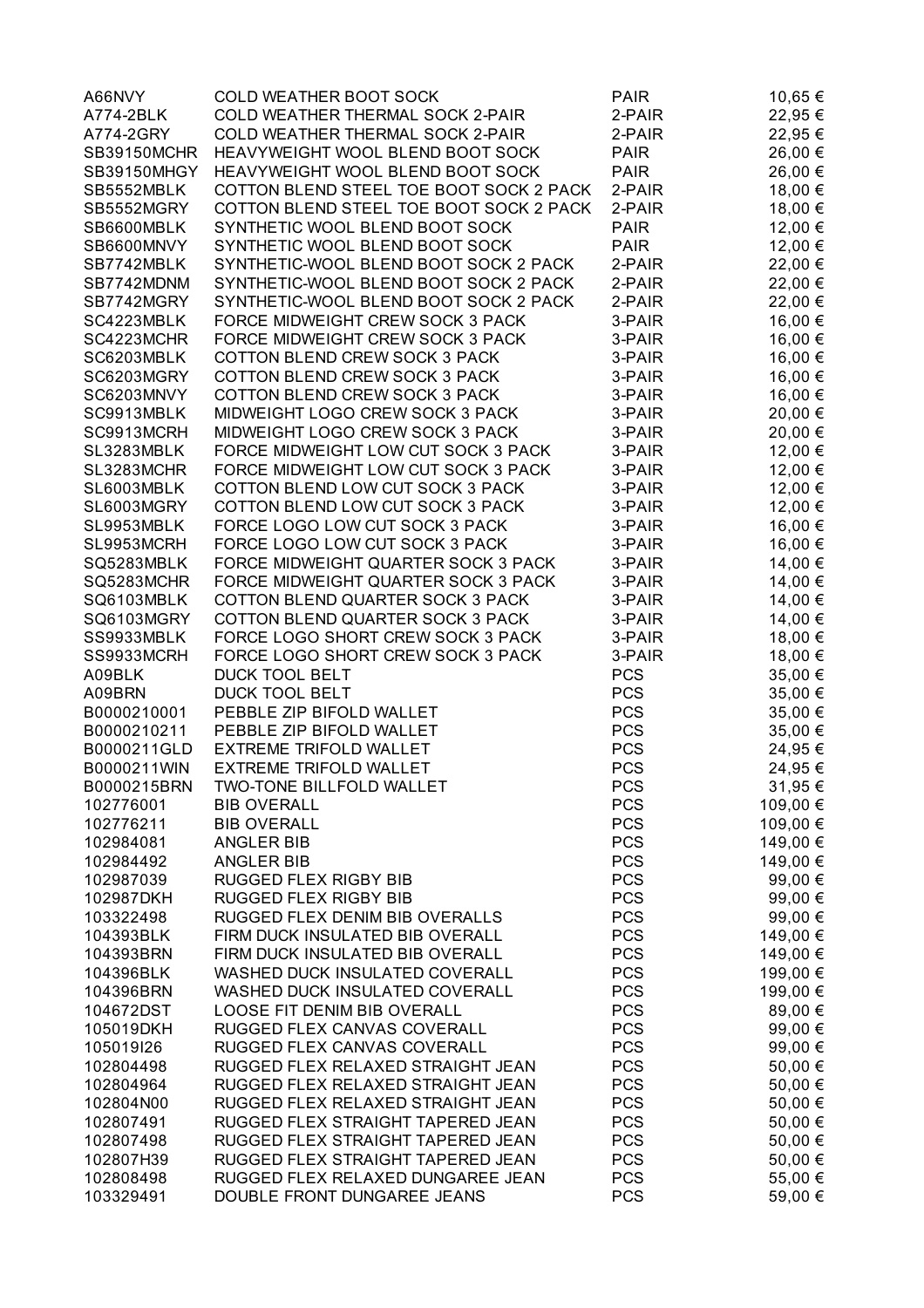| 104941H45 | LOOSE FIT UTILITY JEAN               | <b>PCS</b> | 59,00 €  |
|-----------|--------------------------------------|------------|----------|
| 104944H45 | DOUBLE-FRONT LOGGER JEAN             | <b>PCS</b> | 59,00 €  |
| 104960H42 | RUGGED FLEX RELAXED FIT TAPERED JEAN | <b>PCS</b> | 50,00 €  |
| 104960H47 | RUGGED FLEX RELAXED FIT TAPERED JEAN | <b>PCS</b> | 50,00 €  |
| EB229480  | DENIM MULTI POCKET TECH PANT         | <b>PCS</b> | 49,20 €  |
| 100233001 | EMEA MULTIPOCKET RIPSTOP PANT        | <b>PCS</b> | 61,50 €  |
| 100233039 | EMEA MULTIPOCKET RIPSTOP PANT        | <b>PCS</b> | 61,50 €  |
| 100233100 | EMEA MULTIPOCKET RIPSTOP PANT        | <b>PCS</b> | 61,50 €  |
| 100233211 | EMEA MULTIPOCKET RIPSTOP PANT        | <b>PCS</b> | 61,50 €  |
| 100233251 | EMEA MULTIPOCKET RIPSTOP PANT        | <b>PCS</b> | 61,50 €  |
| 100233316 | EMEA MULTIPOCKET RIPSTOP PANT        | <b>PCS</b> | 61,50 €  |
| 100233412 | EMEA MULTIPOCKET RIPSTOP PANT        | <b>PCS</b> | 61,50 €  |
| 100455100 | EMEA MP RIPSTOP PIRATE PANT          | <b>PCS</b> | 34,50 €  |
| 101837001 | WASHED DUCK MULTIPOCKET PANT         | <b>PCS</b> | 85,00 €  |
| 101837211 | WASHED DUCK MULTIPOCKET PANT         | <b>PCS</b> | 85,00 €  |
| 101969029 | FORCE EXTREMES CONV. PANT            | <b>PCS</b> | 79,00 €  |
| 102291001 | RUGGED FLEX RIGBY DUNGAREE           | <b>PCS</b> | 55,00 €  |
| 102291039 | RUGGED FLEX RIGBY DUNGAREE           | <b>PCS</b> | 55,00 €  |
| 102291253 | RUGGED FLEX RIGBY DUNGAREE           | <b>PCS</b> | 55,00 €  |
|           | <b>5 POCKET RIGBY PANT</b>           | <b>PCS</b> |          |
| 102517001 | <b>5 POCKET RIGBY PANT</b>           | <b>PCS</b> | 55,00 €  |
| 102517039 |                                      |            | 55,00 €  |
| 102517918 | <b>5 POCKET RIGBY PANT</b>           | <b>PCS</b> | 55,00 €  |
| 102802029 | RUGGED FLEX RIGBY DOUBLE FRONT       | <b>PCS</b> | 62,00 €  |
| 102802918 | RUGGED FLEX RIGBY DOUBLE FRONT       | <b>PCS</b> | 62,00 €  |
| 102812029 | FULL SWING CRYDER DUNGAREE           | <b>PCS</b> | 65,00 €  |
| 102812257 | FULL SWING CRYDER DUNGAREE           | <b>PCS</b> | 65,00 €  |
| 102821001 | RIGBY STRAIGHT FIT PANT              | <b>PCS</b> | 59,00 €  |
| 102821253 | RIGBY STRAIGHT FIT PANT              | <b>PCS</b> | 59,00 €  |
| 102821l26 | RIGBY STRAIGHT FIT PANT              | <b>PCS</b> | 59,00 €  |
| 103109001 | RUGGED STRETCH CANVAS PANT           | <b>PCS</b> | 49,00 €  |
| 103109253 | RUGGED STRETCH CANVAS PANT           | <b>PCS</b> | 49,00 €  |
| 103109412 | RUGGED STRETCH CANVAS PANT           | <b>PCS</b> | 49,00 €  |
| 103159029 | STEEL MULTIPOCKET PANT               | <b>PCS</b> | 90,00 €  |
| 103160001 | STEEL DOUBLE FRONT PANT              | <b>PCS</b> | 80,00 €  |
| 103160BRN | STEEL DOUBLE FRONT PANT              | <b>PCS</b> | 80,00 €  |
| 103282340 | <b>BUCKFIELD PANT</b>                | <b>PCS</b> | 89,25 €  |
| 103335217 | STEEL CARGO PANT                     | <b>PCS</b> | 100,00 € |
| 103335BLK | STEEL CARGO PANT                     | <b>PCS</b> | 100,00 € |
| 103337001 | STEEL MULTIPOCKET PANT               | <b>PCS</b> | 110,00 € |
| 103337029 | STEEL MULTIPOCKET PANT               | <b>PCS</b> | 110,00 € |
| 103337211 | STEEL MULTIPOCKET PANT               | <b>PCS</b> | 110,00 € |
| 103337126 | STEEL MULTIPOCKET PANT               | <b>PCS</b> | 110,00 € |
| 103339001 | STRETCH DUCK DUNGAREE                | <b>PCS</b> | 55,00 €  |
| 103339211 | STRETCH DUCK DUNGAREE                | <b>PCS</b> | 55,00 €  |
| 103340001 | STRETCH DUCK DOUBLE FRONT            | <b>PCS</b> | 60,00 €  |
| 103340211 | STRETCH DUCK DOUBLE FRONT            | <b>PCS</b> | 60,00 €  |
| 103340217 | STRETCH DUCK DOUBLE FRONT            | <b>PCS</b> | 60,00 €  |
| 103340GVL | STRETCH DUCK DOUBLE FRONT            | <b>PCS</b> | 60,00 €  |
| 103365211 | <b>UPLAND PANT</b>                   | <b>PCS</b> | 99,00 €  |
| 103574029 | RUGGED FLEX RIGBY CARGO PANT         | <b>PCS</b> | 62,00 €  |
| 103574253 | RUGGED FLEX RIGBY CARGO PANT         | <b>PCS</b> | 62,00 €  |
| 104200029 | FORCE BROXTON CARGO PANT             | <b>PCS</b> | 65,00 €  |
| 104200DKH | FORCE BROXTON CARGO PANT             | <b>PCS</b> | 65,00 €  |
| 105074BLK | STEEL UTILITY MULTI-POCKET PANT      | <b>PCS</b> | 90,00 €  |
| 105075BLK | STEEL RUGGED UTILITY WORK PANT       | <b>PCS</b> | 80,00 €  |
| 105075BRN | STEEL RUGGED UTILITY WORK PANT       | <b>PCS</b> | 80,00 €  |
| 105222BRN | TWILL PULL-ON TAPERED WORK PANT      | <b>PCS</b> | 69,00 €  |
| 105222STL | TWILL PULL-ON TAPERED WORK PANT      | <b>PCS</b> | 69,00 €  |
| 105461E00 | RELAXED RIPSTOP CARGO WORK PANT      | <b>PCS</b> | 69,00 €  |
| 105461G72 | RELAXED RIPSTOP CARGO WORK PANT      | <b>PCS</b> | 69,00 €  |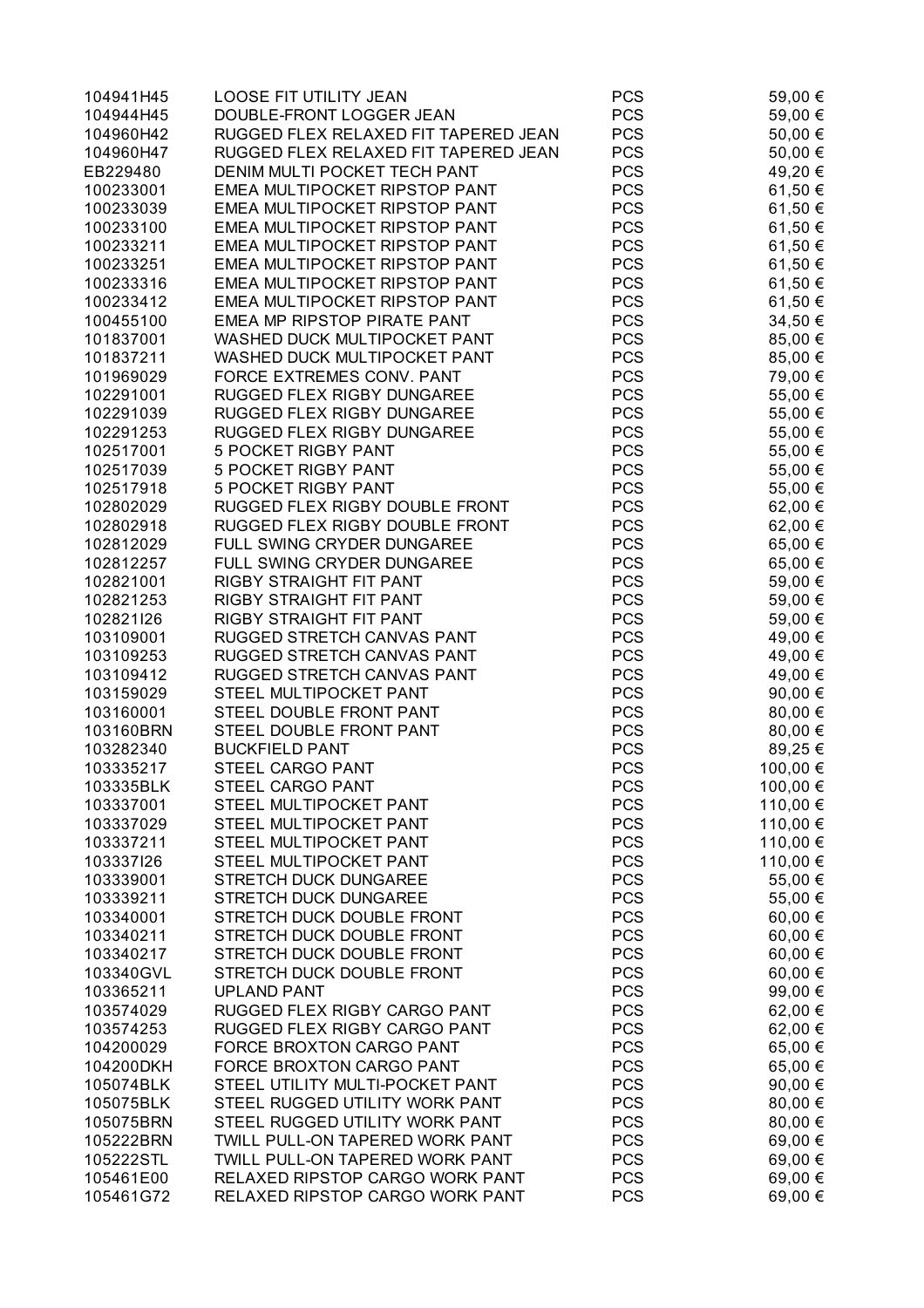| 105461N04      | RELAXED RIPSTOP CARGO WORK PANT       | <b>PCS</b>  | 69,00 €  |
|----------------|---------------------------------------|-------------|----------|
| 105491029      | RIPSTOP CARGO FLEECE LINED WORK PANT  | <b>PCS</b>  | 79,00 €  |
| 105491G72      | RIPSTOP CARGO FLEECE LINED WORK PANT  | <b>PCS</b>  | 79,00 €  |
| B01BLK         | DUCK D. FRONT LOGGER PANT             | <b>PCS</b>  | 75,00 €  |
| B01BRN         | DUCK D. FRONT LOGGER PANT             | <b>PCS</b>  | 75,00 €  |
| B342BLK        | <b>COTTON RIPSTOP PANT</b>            | <b>PCS</b>  | 65,00 €  |
| B342DES        | <b>COTTON RIPSTOP PANT</b>            | <b>PCS</b>  | 65,00 €  |
| 100279071      | RUGGED CARGO CAMO SHORT               | <b>PCS</b>  | 45,00 €  |
| 100279294      | RUGGED CARGO CAMO SHORT               | <b>PCS</b>  | 45,00 €  |
| 103111001      | RUGGED STRETCH CANVAS SHORT           | <b>PCS</b>  | 40,00 €  |
| 103111253      |                                       | <b>PCS</b>  |          |
|                | RUGGED STRETCH CANVAS SHORT           |             | 40,00 €  |
| 103111412      | RUGGED STRETCH CANVAS SHORT           | <b>PCS</b>  | 40,00 €  |
| 103542029      | RIGBY RUGGED CARGO SHORT              | <b>PCS</b>  | 45,00 €  |
| 103542217      | RIGBY RUGGED CARGO SHORT              | <b>PCS</b>  | 45,00 €  |
| 103542253      | RIGBY RUGGED CARGO SHORT              | <b>PCS</b>  | 45,00 €  |
| 103542B12      | RIGBY RUGGED CARGO SHORT              | <b>PCS</b>  | 33,75 €  |
| 103543066      | FORCE BROXTON CARGO SHORT             | <b>PCS</b>  | 57,00 €  |
| 103543217      | FORCE BROXTON CARGO SHORT             | <b>PCS</b>  | 57,00 €  |
| 103543253      | FORCE BROXTON CARGO SHORT             | <b>PCS</b>  | 57,00 €  |
| 103580217      | FORCE MADDEN RIPSTOP CARGO SHORT      | <b>PCS</b>  | 57,00 €  |
| 103580232      | FORCE MADDEN RIPSTOP CARGO SHORT      | <b>PCS</b>  | 57,00 €  |
| 103580BLS      | FORCE MADDEN RIPSTOP CARGO SHORT      | <b>PCS</b>  | 57,00 €  |
| 103652029      | RIGBY DUNGAREE SHORT                  | <b>PCS</b>  | 42,00 €  |
| 103652232      | RIGBY DUNGAREE SHORT                  | <b>PCS</b>  | 42,00 €  |
| 104196029      | FORCE BROXTON UTILITY SHORT           | <b>PCS</b>  | 45,00 €  |
| 104196DKH      | FORCE BROXTON UTILITY SHORT           | <b>PCS</b>  | 45,00 €  |
| 104198217      | RIPSTOP LIGHTWEIGHT WORK SHORT SHORT  | <b>PCS</b>  | 50,00 €  |
| 104198TAN      | RIPSTOP LIGHTWEIGHT WORK SHORT SHORT  | <b>PCS</b>  | 50,00 €  |
| 104201029      | STEEL MULTIPOCKET SHORT               | <b>PCS</b>  | 79,00 €  |
| 104201BLK      | STEEL MULTIPOCKET SHORT               | <b>PCS</b>  | 79,00 €  |
| 104201BRN      | STEEL MULTIPOCKET SHORT               | <b>PCS</b>  | 79,00 €  |
| 104201l26      | STEEL MULTIPOCKET SHORT               | <b>PCS</b>  | 79,00 €  |
| 104352N04      | <b>STEEL SHORT</b>                    | <b>PCS</b>  | 59,00 €  |
| 104352STL      | <b>STEEL SHORT</b>                    | <b>PCS</b>  | 59,00 €  |
| 104727075      | RIPSTOP CARGO WORK SHORT              | <b>PCS</b>  | 49,00 €  |
| 104727BRN      | RIPSTOP CARGO WORK SHORT              | <b>PCS</b>  | 49,00 €  |
| 104727G72      | RIPSTOP CARGO WORK SHORT              | <b>PCS</b>  | 49,00 €  |
| 104727N04      | RIPSTOP CARGO WORK SHORT              | <b>PCS</b>  | 49,00 €  |
| B357BLK        | <b>RIPSTOP WORK SHORT</b>             | <b>PCS</b>  | 49,00 €  |
| B357DES        | <b>RIPSTOP WORK SHORT</b>             | <b>PCS</b>  |          |
|                |                                       |             | 49,00 €  |
| <b>B357GVL</b> | <b>RIPSTOP WORK SHORT</b>             | <b>PCS</b>  | 49,00 €  |
| B357MOS        | <b>RIPSTOP WORK SHORT</b>             | <b>PCS</b>  | 49,00 €  |
| F702901001     | HAMILTON S3 WATERPROOF WEDGE BOOT     | <b>PAIR</b> | 149,00 € |
| F702901232     | HAMILTON S3 WATERPROOF WEDGE BOOT     | <b>PAIR</b> | 149,00 € |
| F702903001     | DETROIT 6" S3 WORK BOOT               | <b>PAIR</b> | 139,00 € |
| F702903201     | DETROIT 6" S3 WORK BOOT               | <b>PAIR</b> | 139,00 € |
| F702905001     | DETROIT 8" S3 WATERPROOF HIGH BOOT    | <b>PAIR</b> | 159,00 € |
| F702905201     | DETROIT 8" S3 WATERPROOF HIGH BOOT    | <b>PAIR</b> | 159,00 € |
| F702913001     | <b>DETROIT CHUKKA BOOT</b>            | <b>PAIR</b> | 129,00 € |
| F702913201     | <b>DETROIT CHUKKA BOOT</b>            | <b>PAIR</b> | 129,00 € |
| F702913296     | DETROIT CHUKKA BOOT                   | <b>PAIR</b> | 119,00 € |
| F702919001     | <b>CARTER CHELSEA BOOT</b>            | <b>PAIR</b> | 139,00 € |
| F702919201     | <b>CARTER CHELSEA BOOT</b>            | <b>PAIR</b> | 139,00 € |
| F702923296     | DETROIT 6" S3 ZIP BOOT                | <b>PAIR</b> | 149,00 € |
| F702933001     | DETROIT REFLECTIVE S3 ZIP SAFETY BOOT | <b>PAIR</b> | 139,00 € |
| F702935201     | CARTER WATERPROOF S3 SAFETY BOOT      | <b>PAIR</b> | 169,00 € |
| F705159201     | WYLIE WATERPROOF S3 SAFETY BOOT       | <b>PAIR</b> | 149,00 € |
| F700909001     | <b>MICHIGAN SNEAKER MID</b>           | <b>PAIR</b> | 115,00 € |
| F700909211     | <b>MICHIGAN SNEAKER MID</b>           | <b>PAIR</b> | 115,00 € |
| F700909296     | MICHIGAN SNEAKER MID                  | <b>PAIR</b> | 115,00 € |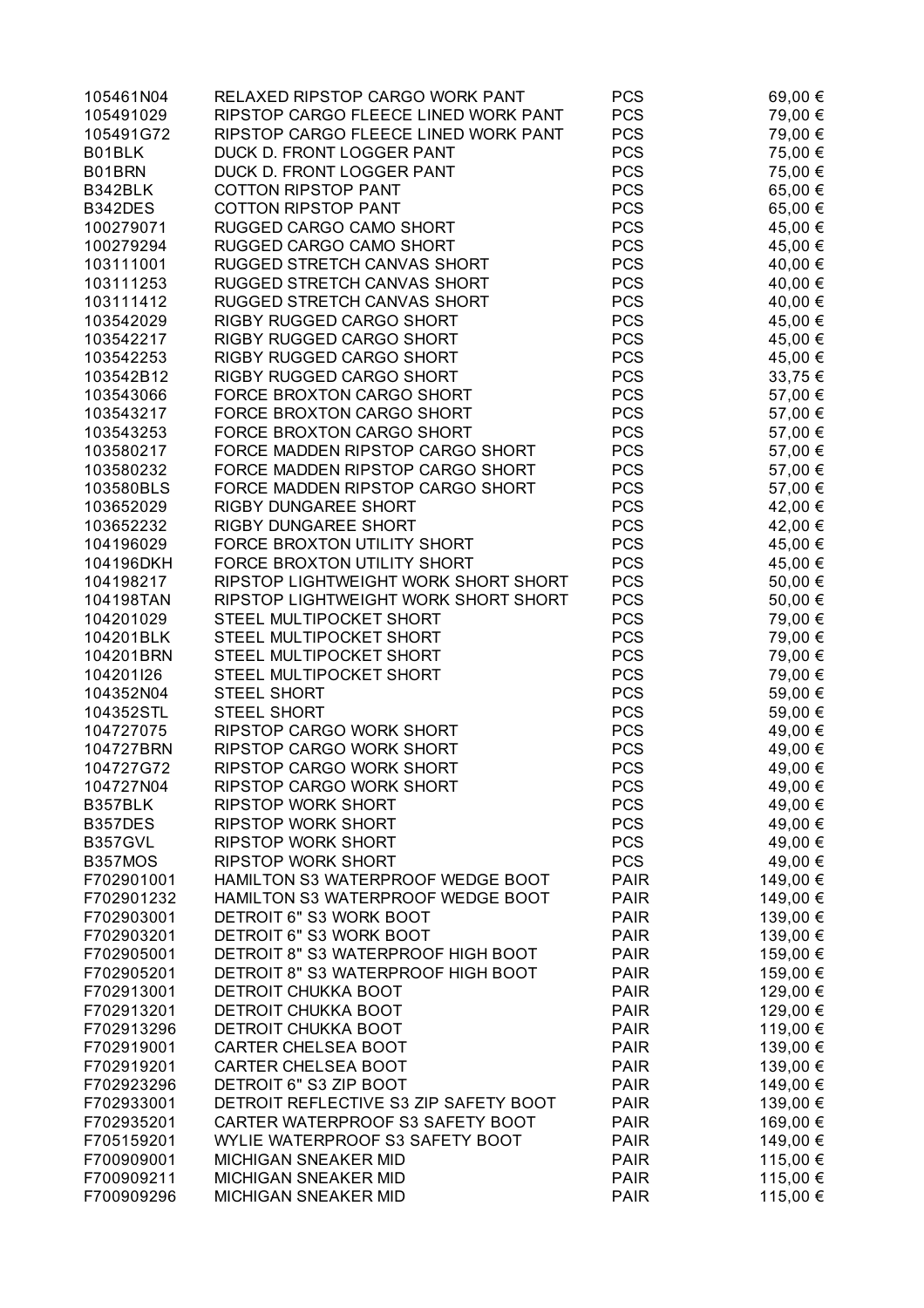| F700911001 | <b>MICHIGAN SNEAKER SHOE</b>         | <b>PAIR</b> | 109,00 € |
|------------|--------------------------------------|-------------|----------|
| F700919001 | MICHIGAN SNEAKER MID ZIP             | <b>PAIR</b> | 125,00 € |
| F700919296 | MICHIGAN SNEAKER MID ZIP             | <b>PAIR</b> | 125,00 € |
| F705278001 | JEFFERSON RUGGED FLEX S3 SAFETY SHOE | <b>PAIR</b> | 115,00 € |
| 102286001  | <b>GILLIAM VEST</b>                  | <b>PCS</b>  | 65,00 €  |
| 102286029  | <b>GILLIAM VEST</b>                  | <b>PCS</b>  | 65,00 €  |
| 102286476  | <b>GILLIAM VEST</b>                  | <b>PCS</b>  | 65,00 €  |
| 102286BRN  | <b>GILLIAM VEST</b>                  | <b>PCS</b>  | 65,00 €  |
| 102286126  | <b>GILLIAM VEST</b>                  | <b>PCS</b>  | 65,00 €  |
| 102286R25  | <b>GILLIAM VEST</b>                  | <b>PCS</b>  | 65,00 €  |
| 102801211  | <b>UPLAND VEST</b>                   | <b>PCS</b>  | 135,00 € |
| 103302307  | <b>FALLON VEST</b>                   | <b>PCS</b>  | 45,00 €  |
| 103375001  | <b>SHOP VEST</b>                     | <b>PCS</b>  | 70,00 €  |
| 103837GVL  | WASHED DUCK KNOXVILLE VEST           | <b>PCS</b>  | 79,00 €  |
| 104277BLK  | WASHED DUCK LINED MOCK NECK VEST     | <b>PCS</b>  | 89,00 €  |
| 104277BRN  | WASHED DUCK LINED MOCK NECK VEST     | <b>PCS</b>  | 89,00 €  |
| 105475B33  | LOOSE FIT MIDWEIGHT INSULATED VEST   | <b>PCS</b>  | 99,00 €  |
| 105475N04  | LOOSE FIT MIDWEIGHT INSULATED VEST   | <b>PCS</b>  | 99,00 €  |
| V01BLK     | <b>ARCTIC VEST</b>                   | <b>PCS</b>  |          |
| V01BRN     |                                      | <b>PCS</b>  | 69,00 €  |
|            | <b>ARCTIC VEST</b>                   |             | 69,00 €  |
| 100247001  | ROCKFORD JACKET                      | <b>PCS</b>  | 55,00 €  |
| 100247075  | ROCKFORD JACKET                      | <b>PCS</b>  | 55,00 €  |
| 100247217  | ROCKFORD JACKET                      | <b>PCS</b>  | 55,00 €  |
| 100247396  | ROCKFORD JACKET                      | <b>PCS</b>  | 55,00 €  |
| 102199001  | CROWLEY SOFT SHELL JACKET            | <b>PCS</b>  | 99,00 €  |
| 102207029  | <b>QD FULL SWING CRYDER JACKET</b>   | <b>PCS</b>  | 159,00 € |
| 102208001  | <b>GILLIAM JACKET</b>                | <b>PCS</b>  | 85,00 €  |
| 102208029  | <b>GILLIAM JACKET</b>                | <b>PCS</b>  | 85,00 €  |
| 102208476  | <b>GILLIAM JACKET</b>                | <b>PCS</b>  | 85,00 €  |
| 102208BRN  | <b>GILLIAM JACKET</b>                | <b>PCS</b>  | 85,00 €  |
| 102208126  | <b>GILLIAM JACKET</b>                | <b>PCS</b>  | 85,00 €  |
| 102208R25  | <b>GILLIAM JACKET</b>                | <b>PCS</b>  | 85,00 €  |
| 102703001  | ROUGH CUT JACKET                     | <b>PCS</b>  | 95,00 €  |
| 102703022  | ROUGH CUT JACKET                     | <b>PCS</b>  | 95,00 €  |
| 102703412  | ROUGH CUT JACKET                     | <b>PCS</b>  | 95,00 €  |
| 102703909  | ROUGH CUT JACKET                     | <b>PCS</b>  | 95,00 €  |
| 102990001  | ANGLER JACKET                        | <b>PCS</b>  | 139,00 € |
| 102990081  | ANGLER JACKET                        | <b>PCS</b>  | 139,00 € |
| 102990492  | ANGLER JACKET                        | <b>PCS</b>  | 139,00 € |
| 103283001  | FULL SWING TRADITIONAL COAT          | <b>PCS</b>  | 159,00 € |
| 103283211  | FULL SWING TRADITIONAL COAT          | <b>PCS</b>  | 159,00 € |
| 103370001  | ARMSTRONG FULL SWING JACKET          | <b>PCS</b>  | 139,00 € |
| 103372217  | FULL SWING STEEL JACKET              | <b>PCS</b>  | 126,75 € |
| 103510001  | DRY HARBOR JACKET                    | <b>PCS</b>  | 79,00 €  |
| 103510217  | DRY HARBOR JACKET                    | <b>PCS</b>  | 79,00 €  |
| 103825BLK  | FIRM DUCK CHORE COAT                 | <b>PCS</b>  | 129,00 € |
| 103825BRN  | FIRM DUCK CHORE COAT                 | <b>PCS</b>  | 129,00 € |
| 103826BLK  | <b>BARTLETT JACKET</b>               | <b>PCS</b>  | 129,00 € |
| 103826BRN  | <b>BARTLETT JACKET</b>               | <b>PCS</b>  | 129,00 € |
| 103826DKB  | <b>BARTLETT JACKET</b>               | <b>PCS</b>  | 129,00 € |
| 103826GVL  | <b>BARTLETT JACKET</b>               | <b>PCS</b>  | 129,00 € |
| 103826MOS  | <b>BARTLETT JACKET</b>               | <b>PCS</b>  | 129,00 € |
| 103828BLK  | DUCK DETROIT JACKET                  | <b>PCS</b>  | 109,00 € |
| 103828BRN  | DUCK DETROIT JACKET                  | <b>PCS</b>  | 109,00 € |
| 103828DKB  | DUCK DETROIT JACKET                  | <b>PCS</b>  | 109,00 € |
| 104050224  | DUCK ACTIVE JACKET                   | <b>PCS</b>  | 125,00 € |
| 104050BLK  | DUCK ACTIVE JACKET                   | <b>PCS</b>  | 125,00 € |
| 104050BRN  | DUCK ACTIVE JACKET                   | <b>PCS</b>  | 125,00 € |
| 104245492  | FORCE HOODED JACKET                  | <b>PCS</b>  | 169,00 € |
| 104670BLK  | SHORELINE JACKET                     | <b>PCS</b>  | 139,00 € |
|            |                                      |             |          |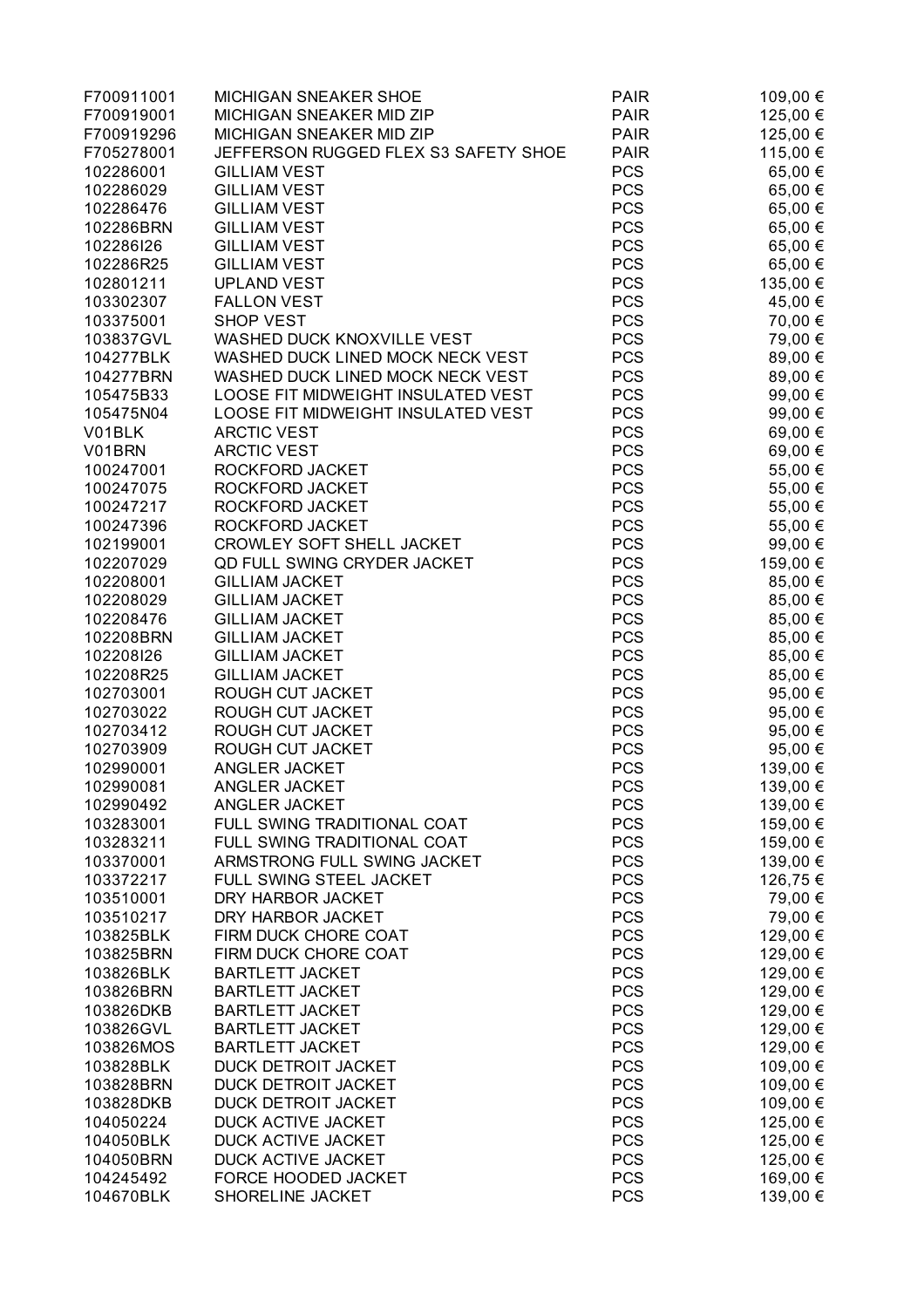| 104671N04 | ROCKFORD JACKET                       | <b>PCS</b> | 69,00 €  |
|-----------|---------------------------------------|------------|----------|
| 105000N04 | SUPER DUX BONDED DETROIT JACKET       | <b>PCS</b> | 119,00 € |
| 105001205 | SUPER DUX BONDED ACTIVE JACKET        | <b>PCS</b> | 139,00 € |
| 105001N04 | SUPER DUX BONDED ACTIVE JACKET        | <b>PCS</b> | 139,00 € |
| 105002205 | SUPER DUX BONDED CHORE COAT           | <b>PCS</b> | 159,00 € |
| 105002N04 | SUPER DUX BONDED CHORE COAT           | <b>PCS</b> | 159,00 € |
| 105342N04 | SUPER DUX MOCK-NECK JACKET            | <b>PCS</b> | 99,00 €  |
| 105474B33 | LOOSE FIT MIDWEIGHT INSULATED JACKET  | <b>PCS</b> | 139,00 € |
| 105474N04 | LOOSE FIT MIDWEIGHT INSULATED JACKET  | <b>PCS</b> | 139,00 € |
| 105478H87 | RELAXED DENIM SHERPA LINED JACKET     | <b>PCS</b> | 99,00 €  |
| 105633H86 | LOOSE FIT DENIM CHORE COAT            | <b>PCS</b> | 96,75€   |
| J162001   | SHORELINE JACKET                      | <b>PCS</b> | 139,00 € |
| J162412   | SHORELINE JACKET                      | <b>PCS</b> | 139,00 € |
| 103569001 | FORCE COTTON DELMONT POCKET POLO      | <b>PCS</b> | 25,00 €  |
| 103569034 | FORCE COTTON DELMONT POCKET POLO      | <b>PCS</b> | 25,00 €  |
| 103569316 | FORCE COTTON DELMONT POCKET POLO      | <b>PCS</b> | 25,00 €  |
| 103569412 | FORCE COTTON DELMONT POCKET POLO      | <b>PCS</b> | 25,00 €  |
| K570413   | <b>WORK POCKET POLO S/S</b>           | <b>PCS</b> | 22,00 €  |
| K570BLK   | <b>WORK POCKET POLO S/S</b>           | <b>PCS</b> | 22,00 €  |
| K570HGY   | <b>WORK POCKET POLO S/S</b>           | <b>PCS</b> | 22,00 €  |
| K570MOS   | <b>WORK POCKET POLO S/S</b>           | <b>PCS</b> | 22,00 €  |
| K570NVY   | <b>WORK POCKET POLO S/S</b>           | <b>PCS</b> | 22,00 €  |
| K570RED   | <b>WORK POCKET POLO S/S</b>           | <b>PCS</b> |          |
| 104074213 | PAWNEE ZIP SHIRT JAC                  | <b>PCS</b> | 22,00 €  |
|           | PAWNEE ZIP SHIRT JAC                  | <b>PCS</b> | 99,00 €  |
| 104074973 |                                       |            | 99,00 €  |
| 104911211 | HUBBARD SHERPA LINED SHIRT JAC        | <b>PCS</b> | 89,00 €  |
| 104911E31 | HUBBARD SHERPA LINED SHIRT JAC        | <b>PCS</b> | 89,00 €  |
| 104911G54 | HUBBARD SHERPA LINED SHIRT JAC        | <b>PCS</b> | 89,00 €  |
| 104913B22 | HAMILTON FLEECE LINED SHIRT           | <b>PCS</b> | 69,00 €  |
| 104913E39 | HAMILTON FLEECE LINED SHIRT           | <b>PCS</b> | 69,00 €  |
| 104913R09 | HAMILTON FLEECE LINED SHIRT           | <b>PCS</b> | 69,00 €  |
| 105022B00 | WIND & RAIN BONDED SHIRT JAC          | <b>PCS</b> | 99,00 €  |
| 105022BKH | WIND & RAIN BONDED SHIRT JAC          | <b>PCS</b> | 99,00 €  |
| 105022G73 | WIND & RAIN BONDED SHIRT JAC          | <b>PCS</b> | 99,00 €  |
| 105430227 | FLANNEL SHERPA LINED SHIRT JAC        | <b>PCS</b> | 89,00 €  |
| 105430APH | FLANNEL SHERPA LINED SHIRT JAC        | <b>PCS</b> | 89,00 €  |
| 105430G72 | FLANNEL SHERPA LINED SHIRT JAC        | <b>PCS</b> | 89,00 €  |
| 105532DKH | FLEECE LINED SNAP FRONT SHIRT JAC     | <b>PCS</b> | 89,00 €  |
| 105532N04 | FLEECE LINED SNAP FRONT SHIRT JAC     | <b>PCS</b> | 89,00 €  |
| 105605H84 | DENIM FLEECE LINED SNAP FRONT SHIRT   | <b>PCS</b> | 89,00 €  |
| 105621ELM | FLANNEL FLEECE LINED HOODED SHIRT JAC | <b>PCS</b> | 99,00 €  |
| 105621R09 | FLANNEL FLEECE LINED HOODED SHIRT JAC | <b>PCS</b> | 99,00 €  |
| 105621W03 | FLANNEL FLEECE LINED HOODED SHIRT JAC | <b>PCS</b> | 99,00 €  |
| 102537001 | <b>RUGGED PROF WORKSHIRT S/S</b>      | <b>PCS</b> | 32,25 €  |
| 102537253 | <b>RUGGED PROF WORKSHIRT S/S</b>      | <b>PCS</b> | 43,00 €  |
| 102537412 | <b>RUGGED PROF WORKSHIRT S/S</b>      | <b>PCS</b> | 43,00 €  |
| 102538001 | <b>RUGGED PROF WORKSHIRT L/S</b>      | <b>PCS</b> | 55,00 €  |
| 102538253 | RUGGED PROF WORKSHIRT L/S             | <b>PCS</b> | 55,00 €  |
| 102538412 | <b>RUGGED PROF WORKSHIRT L/S</b>      | <b>PCS</b> | 55,00 €  |
| 103011251 | FORCE EXTREMES ANGLER SHIRT L/S       | <b>PCS</b> | 45,00 €  |
| 103011445 | FORCE EXTREMES ANGLER SHIRT L/S       | <b>PCS</b> | 45,00 €  |
| 103554253 | LW RIGBY SOLID L/S SHIRT              | <b>PCS</b> | 47,00 €  |
| 103554412 | LW RIGBY SOLID L/S SHIRT              | <b>PCS</b> | 47,00 €  |
| 103555211 | LW RIGBY SOLID S/S SHIRT              | <b>PCS</b> | 32,25 €  |
| 103555253 | LW RIGBY SOLID S/S SHIRT              | <b>PCS</b> | 43,00 €  |
| 103555412 | LW RIGBY SOLID S/S SHIRT              | <b>PCS</b> | 43,00 €  |
| 103667001 | L/S ESSENTIAL OPEN COLLAR SHIRT PLAID | <b>PCS</b> | 45,00 €  |
| 103667220 | L/S ESSENTIAL OPEN COLLAR SHIRT PLAID | <b>PCS</b> | 45,00 €  |
| 103667437 | L/S ESSENTIAL OPEN COLLAR SHIRT PLAID | <b>PCS</b> | 45,00 €  |
| 103854115 | DENIM LONG SLEEVE SHIRT               | <b>PCS</b> | 51,00 €  |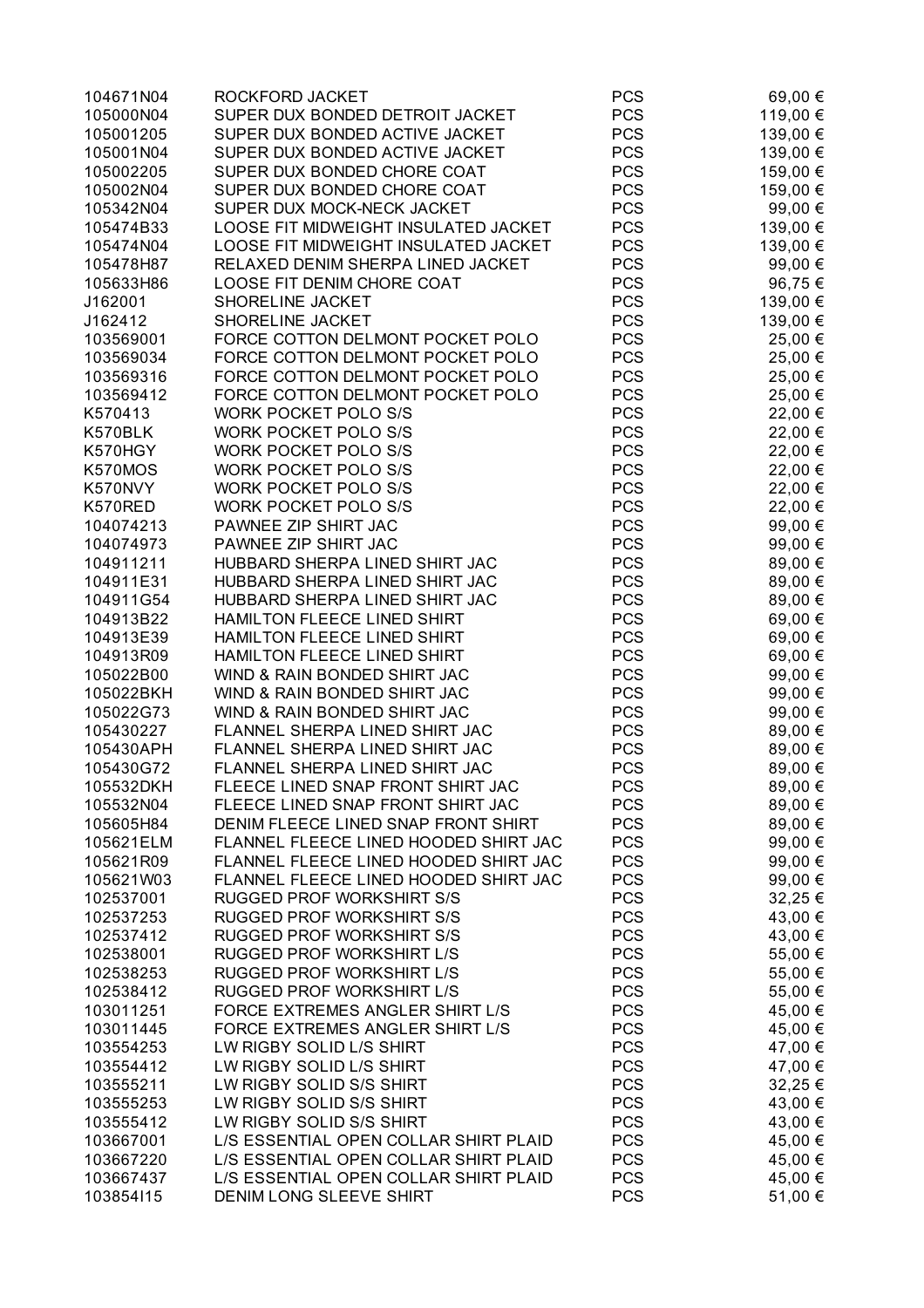| 104144608 | HUBBARD SLIM FIT FLANNEL SHIRT     | <b>PCS</b> | 51,00 € |
|-----------|------------------------------------|------------|---------|
| 104258306 | FORCE WOVEN SHIRT S/S              | <b>PCS</b> | 49,00 € |
| 104258APH | FORCE WOVEN SHIRT S/S              | <b>PCS</b> | 49,00 € |
| 104331213 | <b>ESSENTIAL PLAID SHIRT L/S</b>   | <b>PCS</b> | 45,00 € |
| 104331BLS | <b>ESSENTIAL PLAID SHIRT L/S</b>   | <b>PCS</b> | 45,00 € |
| 104331DBD | <b>ESSENTIAL PLAID SHIRT L/S</b>   | <b>PCS</b> | 45,00 € |
| 104332213 | <b>ESSENTIAL PLAID SHIRT S/S</b>   | <b>PCS</b> | 39,00 € |
| 104332BLS | <b>ESSENTIAL PLAID SHIRT S/S</b>   | <b>PCS</b> | 39,00 € |
| 104332DBD | <b>ESSENTIAL PLAID SHIRT S/S</b>   | <b>PCS</b> | 39,00 € |
| 104909614 | <b>HAMILTON SHIRT</b>              | <b>PCS</b> | 49,00 € |
| 104909G72 | <b>HAMILTON SHIRT</b>              | <b>PCS</b> | 49,00 € |
| 104909H25 | <b>HAMILTON SHIRT</b>              | <b>PCS</b> | 49,00 € |
| 105432B33 | MIDWEIGHT FLANNEL L/S PLAID SHIRT  | <b>PCS</b> | 49,00 € |
| 105432L04 | MIDWEIGHT FLANNEL L/S PLAID SHIRT  | <b>PCS</b> | 49,00 € |
| 105432R25 | MIDWEIGHT FLANNEL L/S PLAID SHIRT  | <b>PCS</b> | 49,00 € |
| 105432W03 | MIDWEIGHT FLANNEL L/S PLAID SHIRT  | <b>PCS</b> | 49,00 € |
| S202256   | L/S FORT SOLID SHIRT               | <b>PCS</b> | 32,00 € |
| S202CBL   | L/S FORT SOLID SHIRT               | <b>PCS</b> | 32,00 € |
| 100074001 | SIGNATURE LOGO SWEATSHIRT          | <b>PCS</b> |         |
|           |                                    |            | 45,00 € |
| 100074026 | SIGNATURE LOGO SWEATSHIRT          | <b>PCS</b> | 45,00 € |
| 100074034 | SIGNATURE LOGO SWEATSHIRT          | <b>PCS</b> | 45,00 € |
| 100074472 | SIGNATURE LOGO SWEATSHIRT          | <b>PCS</b> | 45,00 € |
| 100074G55 | SIGNATURE LOGO SWEATSHIRT          | <b>PCS</b> | 45,00 € |
| 100074H09 | SIGNATURE LOGO SWEATSHIRT          | <b>PCS</b> | 45,00 € |
| 100074H54 | SIGNATURE LOGO SWEATSHIRT          | <b>PCS</b> | 45,00 € |
| 100074R66 | SIGNATURE LOGO SWEATSHIRT          | <b>PCS</b> | 45,00 € |
| 101759001 | WIND FIGHTER HOODED SWEATSHIRT     | <b>PCS</b> | 79,00 € |
| 101759026 | WIND FIGHTER HOODED SWEATSHIRT     | <b>PCS</b> | 79,00 € |
| 101759306 | WIND FIGHTER HOODED SWEATSHIRT     | <b>PCS</b> | 79,00 € |
| 101759412 | WIND FIGHTER HOODED SWEATSHIRT     | <b>PCS</b> | 79,00 € |
| 102836022 | FALLON 1/2 ZIP SWEATSHIRT          | <b>PCS</b> | 45,00 € |
| 102836412 | FALLON 1/2 ZIP SWEATSHIRT          | <b>PCS</b> | 45,00 € |
| 103308472 | SHERPA LINED MIDWEIGHT ZIP         | <b>PCS</b> | 85,00 € |
| 103831013 | DALTON HALF ZIP FLEECE             | <b>PCS</b> | 55,00 € |
| 103831981 | DALTON HALF ZIP FLEECE             | <b>PCS</b> | 55,00 € |
| 103832013 | DALTON FULL ZIP FLEECE             | <b>PCS</b> | 65,00 € |
| 103832036 | DALTON FULL ZIP FLEECE             | <b>PCS</b> | 65,00 € |
| 103832258 | DALTON FULL ZIP FLEECE             | <b>PCS</b> | 65,00 € |
| 103852001 | <b>CREWNECK POCKET SWEATSHIRT</b>  | <b>PCS</b> | 39,00 € |
| 103852026 | <b>CREWNECK POCKET SWEATSHIRT</b>  | <b>PCS</b> | 39,00 € |
| 103852472 | <b>CREWNECK POCKET SWEATSHIRT</b>  | <b>PCS</b> | 39,00 € |
| 103873013 | DELMONT GRAPHIC HOODED SWEATSHIRT  | <b>PCS</b> | 59,00 € |
| 103873058 | DELMONT GRAPHIC HOODED SWEATSHIRT  | <b>PCS</b> | 59,00 € |
| 103873387 | DELMONT GRAPHIC HOODED SWEATSHIRT  | <b>PCS</b> | 59,00 € |
| 103873981 | DELMONT GRAPHIC HOODED SWEATSHIRT  | <b>PCS</b> | 59,00 € |
| 104588G73 | RELAXED FIT FLEECE JACKET          | <b>PCS</b> | 89,00 € |
| 104588N04 | RELAXED FIT FLEECE JACKET          | <b>PCS</b> | 89,00 € |
| 104904026 | <b>CREWNECK GRAPHIC SWEATSHIRT</b> | <b>PCS</b> | 49,00 € |
| 104904354 | <b>CREWNECK GRAPHIC SWEATSHIRT</b> | <b>PCS</b> | 49,00 € |
| 104991A07 | RELAXED FIT FLEECE PULLOVER        | <b>PCS</b> | 89,00 € |
| 104991BLK | RELAXED FIT FLEECE PULLOVER        | <b>PCS</b> | 89,00 € |
| 104991G73 | RELAXED FIT FLEECE PULLOVER        | <b>PCS</b> | 89,00 € |
| 104991N15 | RELAXED FIT FLEECE PULLOVER        | <b>PCS</b> | 89,00 € |
| 104991R57 | RELAXED FIT FLEECE PULLOVER        | <b>PCS</b> | 89,00 € |
| 105231BLK | SHAMROCK GRAPHIC SWEATSHIRT        | <b>PCS</b> | 49,00 € |
| 105231W03 | SHAMROCK GRAPHIC SWEATSHIRT        | <b>PCS</b> | 49,00 € |
| 105236H13 | <b>HAMILTON GRAPHIC SWEATSHIRT</b> | <b>PCS</b> | 49,00 € |
| 105294472 | <b>QUARTER-ZIP SWEATSHIRT</b>      | <b>PCS</b> | 45,00 € |
| 105294BLK | QUARTER-ZIP SWEATSHIRT             | <b>PCS</b> | 45,00 € |
| 105294CRH | <b>QUARTER-ZIP SWEATSHIRT</b>      | <b>PCS</b> | 45,00 € |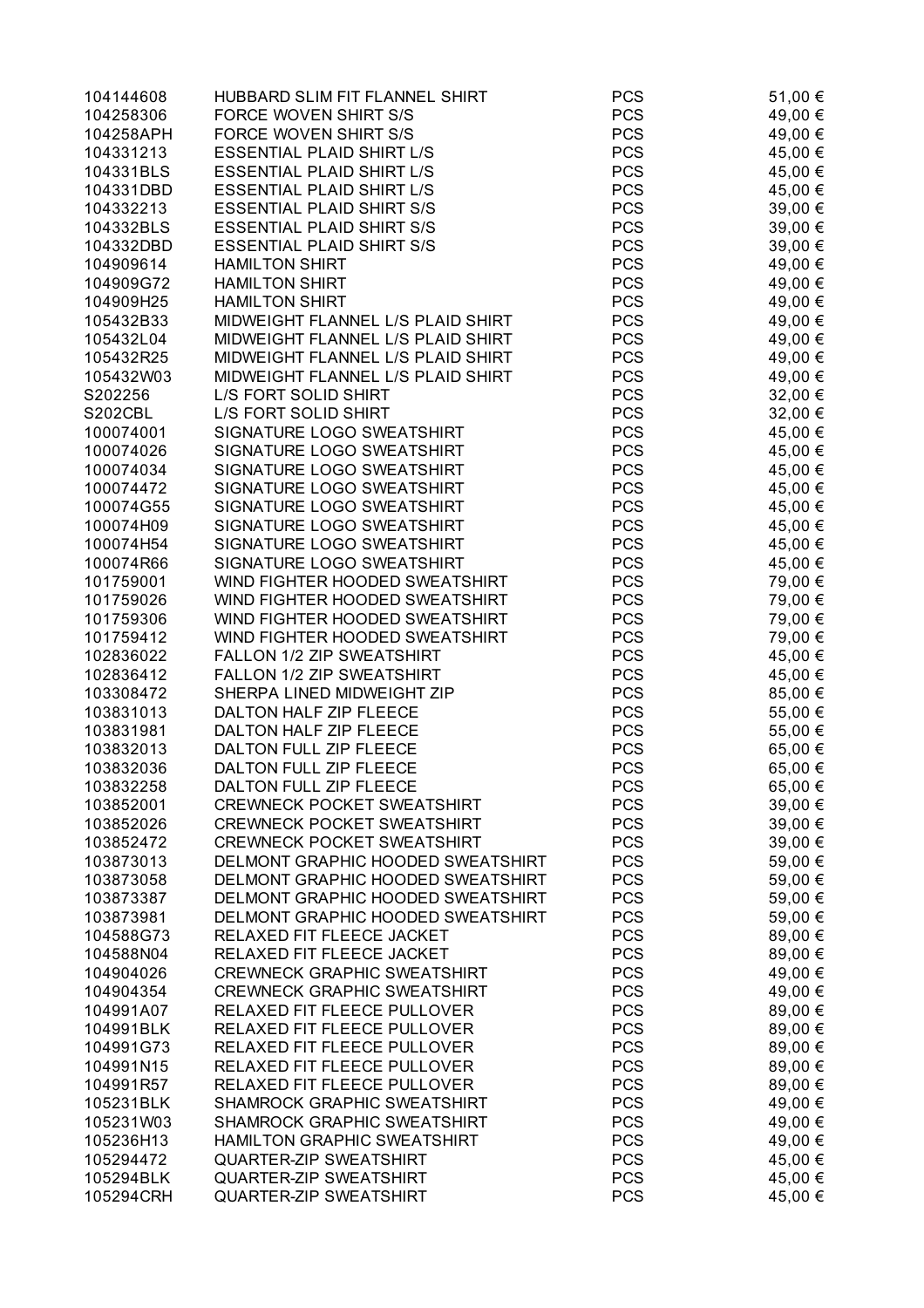| 105362BLK | MIDWEIGHT SUPER DUX GRAPHIC SWEATSHIRT  | <b>PCS</b> | 45,00 € |
|-----------|-----------------------------------------|------------|---------|
| 105431BLK | RAIN DEFENDER C LOGO SWEAT              | <b>PCS</b> | 59,00 € |
| 105431CRH | RAIN DEFENDER C LOGO SWEAT              | <b>PCS</b> | 59,00 € |
| 105431L05 | RAIN DEFENDER C LOGO SWEAT              | <b>PCS</b> | 59,00 € |
| 105444CRH | CREWNECK GRAPHIC LOGO SWEATSHIRT        | <b>PCS</b> | 45,00 € |
| 105444HGY | CREWNECK GRAPHIC LOGO SWEATSHIRT        | <b>PCS</b> | 45,00 € |
| 105444PRT | CREWNECK GRAPHIC LOGO SWEATSHIRT        | <b>PCS</b> | 45,00 € |
| 105486BLK | CAMO LOGO CAPSULE SWEAT                 | <b>PCS</b> | 49,00 € |
| 105494BLK | FELT LOGO GRAPHIC SWEATSHIRT            | <b>PCS</b> | 49,00 € |
| 105494L01 | FELT LOGO GRAPHIC SWEATSHIRT            | <b>PCS</b> |         |
|           |                                         | <b>PCS</b> | 49,00 € |
| 105568058 | LIGHTWEIGHT CREWNECK SWEATSHIRT         |            | 55,00 € |
| 105568CRH | LIGHTWEIGHT CREWNECK SWEATSHIRT         | <b>PCS</b> | 55,00 € |
| 105569058 | LIGHTWEIGHT LOGO GRAPHIC SWEATSHIRT     | <b>PCS</b> | 55,00 € |
| 105569BLK | LIGHTWEIGHT LOGO GRAPHIC SWEATSHIRT     | <b>PCS</b> | 55,00 € |
| 105569H71 | LIGHTWEIGHT LOGO GRAPHIC SWEATSHIRT     | <b>PCS</b> | 55,00 € |
| 105613HGY | <b>CREWNECK LOGO GRAPHIC SWEATSHIRT</b> | <b>PCS</b> | 45,00 € |
| 105613PRT | <b>CREWNECK LOGO GRAPHIC SWEATSHIRT</b> | <b>PCS</b> | 45,00 € |
| 105679306 | RAIN DEFENDER GRAPHIC SWEAT             | <b>PCS</b> | 59,00 € |
| 105679472 | RAIN DEFENDER GRAPHIC SWEAT             | <b>PCS</b> | 59,00 € |
| 105679BRN | RAIN DEFENDER GRAPHIC SWEAT             | <b>PCS</b> | 59,00 € |
| K121026   | <b>HOODED SWEATSHIRT</b>                | <b>PCS</b> | 43,00 € |
| K121472   | <b>HOODED SWEATSHIRT</b>                | <b>PCS</b> | 43,00 € |
| K121BLK   | <b>HOODED SWEATSHIRT</b>                | <b>PCS</b> | 43,00 € |
| K121HGY   | <b>HOODED SWEATSHIRT</b>                | <b>PCS</b> | 43,00 € |
| K122026   | <b>ZIP HOODED SWEATSHIRT</b>            | <b>PCS</b> | 48,00 € |
| K122472   | <b>ZIP HOODED SWEATSHIRT</b>            | <b>PCS</b> | 48,00 € |
| K122BLK   | <b>ZIP HOODED SWEATSHIRT</b>            | <b>PCS</b> | 48,00 € |
| K122HGY   | <b>ZIP HOODED SWEATSHIRT</b>            | <b>PCS</b> | 48,00 € |
| K124026   | MIDWEIGHT CREWNECK SWEATSHIRT           | <b>PCS</b> | 39,00 € |
| K124472   | MIDWEIGHT CREWNECK SWEATSHIRT           | <b>PCS</b> | 39,00 € |
| K124BLK   | MIDWEIGHT CREWNECK SWEATSHIRT           | <b>PCS</b> | 39,00 € |
| K288026   | SLEEVE LOGO HOODED SWEATSHIRT           | <b>PCS</b> | 45,00 € |
| K288360   | SLEEVE LOGO HOODED SWEATSHIRT           | <b>PCS</b> | 45,00 € |
| K288472   | SLEEVE LOGO HOODED SWEATSHIRT           | <b>PCS</b> | 45,00 € |
| K288BLK   | SLEEVE LOGO HOODED SWEATSHIRT           | <b>PCS</b> | 45,00 € |
| K288BRN   | SLEEVE LOGO HOODED SWEATSHIRT           | <b>PCS</b> | 45,00 € |
| K288E20   | SLEEVE LOGO HOODED SWEATSHIRT           | <b>PCS</b> | 45,00 € |
| K288G79   | SLEEVE LOGO HOODED SWEATSHIRT           | <b>PCS</b> | 45,00 € |
| K288GA0   | SLEEVE LOGO HOODED SWEATSHIRT           | <b>PCS</b> | 45,00 € |
| K288H53   | SLEEVE LOGO HOODED SWEATSHIRT           | <b>PCS</b> | 45,00 € |
| K288H74   | SLEEVE LOGO HOODED SWEATSHIRT           | <b>PCS</b> |         |
|           |                                         |            | 45,00 € |
| K288L01   | SLEEVE LOGO HOODED SWEATSHIRT           | <b>PCS</b> | 45,00 € |
| K288PRT   | SLEEVE LOGO HOODED SWEATSHIRT           | <b>PCS</b> | 45,00 € |
| K288Q15   | SLEEVE LOGO HOODED SWEATSHIRT           | <b>PCS</b> | 45,00 € |
| K288R38   | SLEEVE LOGO HOODED SWEATSHIRT           | <b>PCS</b> | 45,00 € |
| K288R51   | SLEEVE LOGO HOODED SWEATSHIRT           | <b>PCS</b> | 45,00 € |
| K288R66   | SLEEVE LOGO HOODED SWEATSHIRT           | <b>PCS</b> | 45,00 € |
| K350472   | MIDWEIGHT MOCK NECK ZIP SWEATSHIRT      | <b>PCS</b> | 47,00 € |
| K350BLK   | MIDWEIGHT MOCK NECK ZIP SWEATSHIRT      | <b>PCS</b> | 47,00 € |
| K503HGY   | QUARTER-ZIP MOCK-NECK SWEATSHIRT        | <b>PCS</b> | 45,00 € |
| 100374001 | WORKWEAR POCKET SLEEVELESS T-SHIRT      | <b>PCS</b> | 10,87 € |
| 100393034 | FORCE COTTON T-SHIRT L/S                | <b>PCS</b> | 27,00 € |
| 100393412 | FORCE COTTON T-SHIRT L/S                | <b>PCS</b> | 27,00 € |
| 100410001 | FORCE COTTON T-SHIRT S/S                | <b>PCS</b> | 23,00 € |
| 100410026 | FORCE COTTON T-SHIRT S/S                | <b>PCS</b> | 23,00 € |
| 100410034 | FORCE COTTON T-SHIRT S/S                | <b>PCS</b> | 23,00 € |
| 100410100 | FORCE COTTON T-SHIRT S/S                | <b>PCS</b> | 23,00 € |
| 100410316 | FORCE COTTON T-SHIRT S/S                | <b>PCS</b> | 23,00 € |
| 100410412 | FORCE COTTON T-SHIRT S/S                | <b>PCS</b> | 23,00 € |
| 101124026 | <b>MADDOCK T-SHIRT S/S</b>              | <b>PCS</b> | 15,00 € |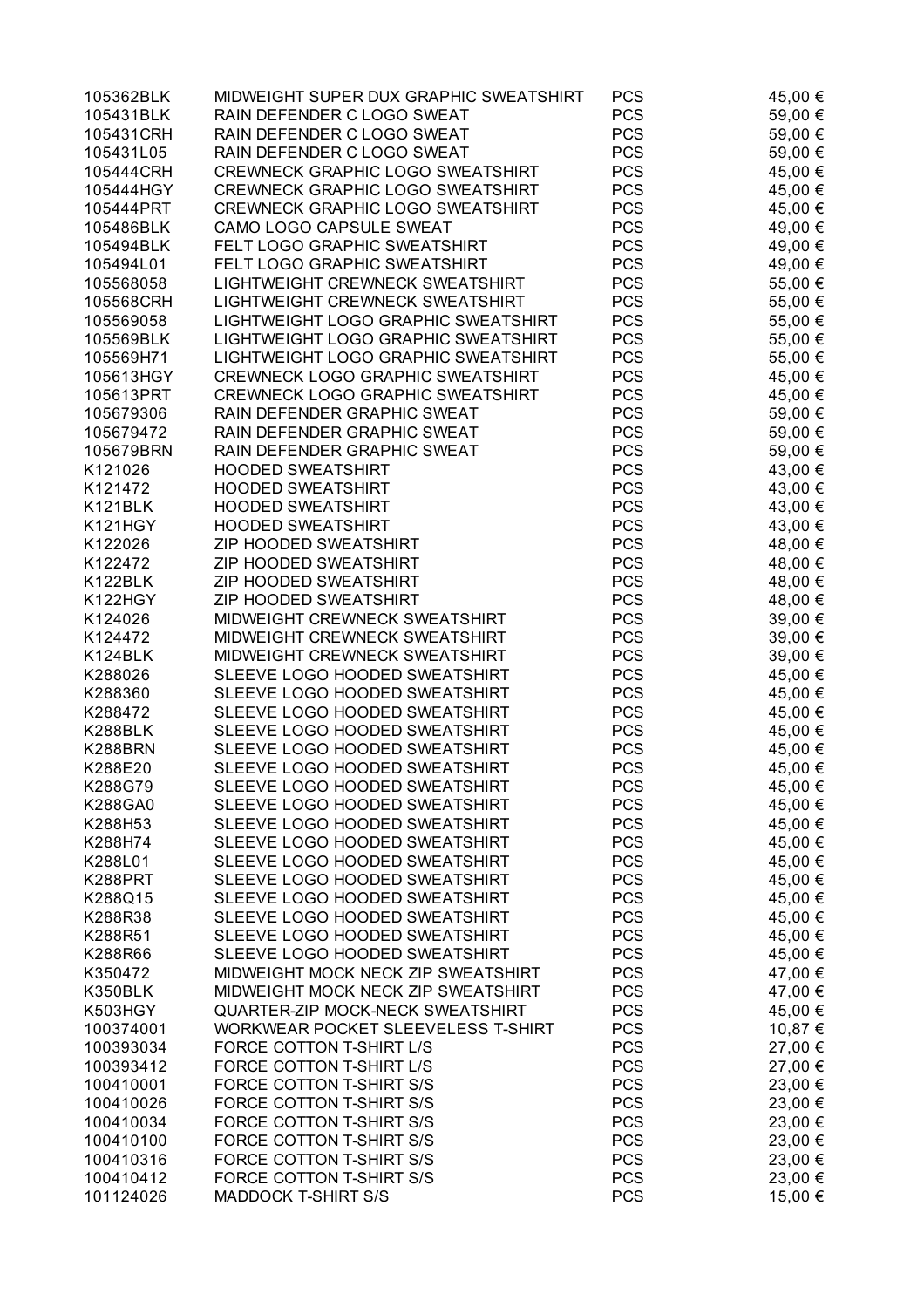| 102097001 | HARD TO WEAR OUT GRAPHIC T-SHIRT S/S | <b>PCS</b> | 18,00 € |
|-----------|--------------------------------------|------------|---------|
| 102097034 | HARD TO WEAR OUT GRAPHIC T-SHIRT S/S | <b>PCS</b> | 18,00 € |
| 102549026 | DELMONT GRAPHIC S/S T-SHIRT          | <b>PCS</b> | 25,00 € |
| 102549100 | DELMONT GRAPHIC S/S T-SHIRT          | <b>PCS</b> | 25,00 € |
| 102549446 | DELMONT GRAPHIC S/S T-SHIRT          | <b>PCS</b> | 25,00 € |
| 102564034 | MADDOCK CORE LOGO T-SHIRT L/S        | <b>PCS</b> | 16,50 € |
| 103203100 | <b>BLOCK LOGO T-SHIRT S/S</b>        | <b>PCS</b> | 18,00 € |
| 103296001 | K87 POCKET S/S T-SHIRT               | <b>PCS</b> | 16,00 € |
| 103296034 | K87 POCKET S/S T-SHIRT               | <b>PCS</b> | 16,00 € |
| 103296100 | K87 POCKET S/S T-SHIRT               | <b>PCS</b> | 16,00 € |
| 103296306 | K87 POCKET S/S T-SHIRT               | <b>PCS</b> | 16,00 € |
| 103296412 | K87 POCKET S/S T-SHIRT               | <b>PCS</b> | 16,00 € |
| 103296413 | K87 POCKET S/S T-SHIRT               | <b>PCS</b> | 16,00 € |
| 103296B00 | K87 POCKET S/S T-SHIRT               | <b>PCS</b> | 16,00 € |
| 103296CRH | K87 POCKET S/S T-SHIRT               | <b>PCS</b> | 16,00 € |
| 103296G55 | K87 POCKET S/S T-SHIRT               | <b>PCS</b> | 16,00 € |
| 103296G82 | K87 POCKET S/S T-SHIRT               | <b>PCS</b> | 16,00 € |
| 103296G87 | K87 POCKET S/S T-SHIRT               | <b>PCS</b> |         |
|           | K87 POCKET S/S T-SHIRT               | <b>PCS</b> | 16,00 € |
| 103296H24 | K87 POCKET S/S T-SHIRT               |            | 16,00 € |
| 103296H54 |                                      | <b>PCS</b> | 16,00 € |
| 103296H55 | K87 POCKET S/S T-SHIRT               | <b>PCS</b> | 16,00 € |
| 103296H74 | K87 POCKET S/S T-SHIRT               | <b>PCS</b> | 16,00 € |
| 103296H76 | K87 POCKET S/S T-SHIRT               | <b>PCS</b> | 16,00 € |
| 103296PRT | K87 POCKET S/S T-SHIRT               | <b>PCS</b> | 16,00 € |
| 103296Q15 | K87 POCKET S/S T-SHIRT               | <b>PCS</b> | 16,00 € |
| 103296R47 | K87 POCKET S/S T-SHIRT               | <b>PCS</b> | 16,00 € |
| 103296R51 | K87 POCKET S/S T-SHIRT               | <b>PCS</b> | 16,00 € |
| 103296R60 | K87 POCKET S/S T-SHIRT               | <b>PCS</b> | 16,00 € |
| 103296R66 | K87 POCKET S/S T-SHIRT               | <b>PCS</b> | 16,00 € |
| 103361001 | CORE LOGO T-SHIRT S/S                | <b>PCS</b> | 18,00 € |
| 103361034 | CORE LOGO T-SHIRT S/S                | <b>PCS</b> | 18,00 € |
| 103361306 | CORE LOGO T-SHIRT S/S                | <b>PCS</b> | 18,00 € |
| 103361354 | CORE LOGO T-SHIRT S/S                | <b>PCS</b> | 18,00 € |
| 103361412 | CORE LOGO T-SHIRT S/S                | <b>PCS</b> | 18,00 € |
| 103361413 | CORE LOGO T-SHIRT S/S                | <b>PCS</b> | 18,00 € |
| 103361CRH | CORE LOGO T-SHIRT S/S                | <b>PCS</b> | 18,00 € |
| 103361G57 | CORE LOGO T-SHIRT S/S                | <b>PCS</b> | 18,00 € |
| 103361G89 | CORE LOGO T-SHIRT S/S                | <b>PCS</b> | 18,00 € |
| 103361H09 | CORE LOGO T-SHIRT S/S                | <b>PCS</b> | 18,00 € |
| 103361H70 | CORE LOGO T-SHIRT S/S                | <b>PCS</b> | 18,00 € |
| 103361H74 | CORE LOGO T-SHIRT S/S                | <b>PCS</b> | 18,00 € |
| 103361L01 | CORE LOGO T-SHIRT S/S                | <b>PCS</b> | 18,00 € |
| 103361PRT | CORE LOGO T-SHIRT S/S                | <b>PCS</b> | 18,00 € |
| 103361R38 | CORE LOGO T-SHIRT S/S                | <b>PCS</b> | 18,00 € |
| 103361R62 | CORE LOGO T-SHIRT S/S                | <b>PCS</b> | 18,00 € |
| 103362396 | TILDEN L/S HALF ZIP                  | <b>PCS</b> | 45,00 € |
| 103565001 | MADDOCK STRONG GRAPHIC S/S T-SHIRT   | <b>PCS</b> | 18,00 € |
| 103565411 | MADDOCK STRONG GRAPHIC S/S T-SHIRT   | <b>PCS</b> | 18,00 € |
| 103570029 | <b>FISHING T-SHIRT S/S</b>           | <b>PCS</b> | 18,00 € |
| 103570396 | <b>FISHING T-SHIRT S/S</b>           | <b>PCS</b> | 18,00 € |
| 103570445 | <b>FISHING T-SHIRT S/S</b>           | <b>PCS</b> | 18,00 € |
| 103572396 | FISHING HOODED T-SHIRT L/S           | <b>PCS</b> | 25,00 € |
| 103572445 | FISHING HOODED T-SHIRT L/S           | <b>PCS</b> | 25,00 € |
| 103658034 | <b>EMEA OUTLAST GRAPHIC S/S</b>      | <b>PCS</b> | 18,00 € |
| 103658397 | <b>EMEA OUTLAST GRAPHIC S/S</b>      | <b>PCS</b> | 18,00 € |
| 103850001 | <b>TILDEN GRAPHIC CREW</b>           | <b>PCS</b> | 35,00 € |
| 103850396 | <b>TILDEN GRAPHIC CREW</b>           | <b>PCS</b> | 35,00 € |
| 104105412 | DETROIT BORN LOGO T-SHIRT S/S        | <b>PCS</b> | 18,00 € |
| 104107412 | CORE LOGO T-SHIRT L/S                | <b>PCS</b> | 20,00 € |
| 104107BLK | CORE LOGO T-SHIRT L/S                | <b>PCS</b> | 20,00 € |
|           |                                      |            |         |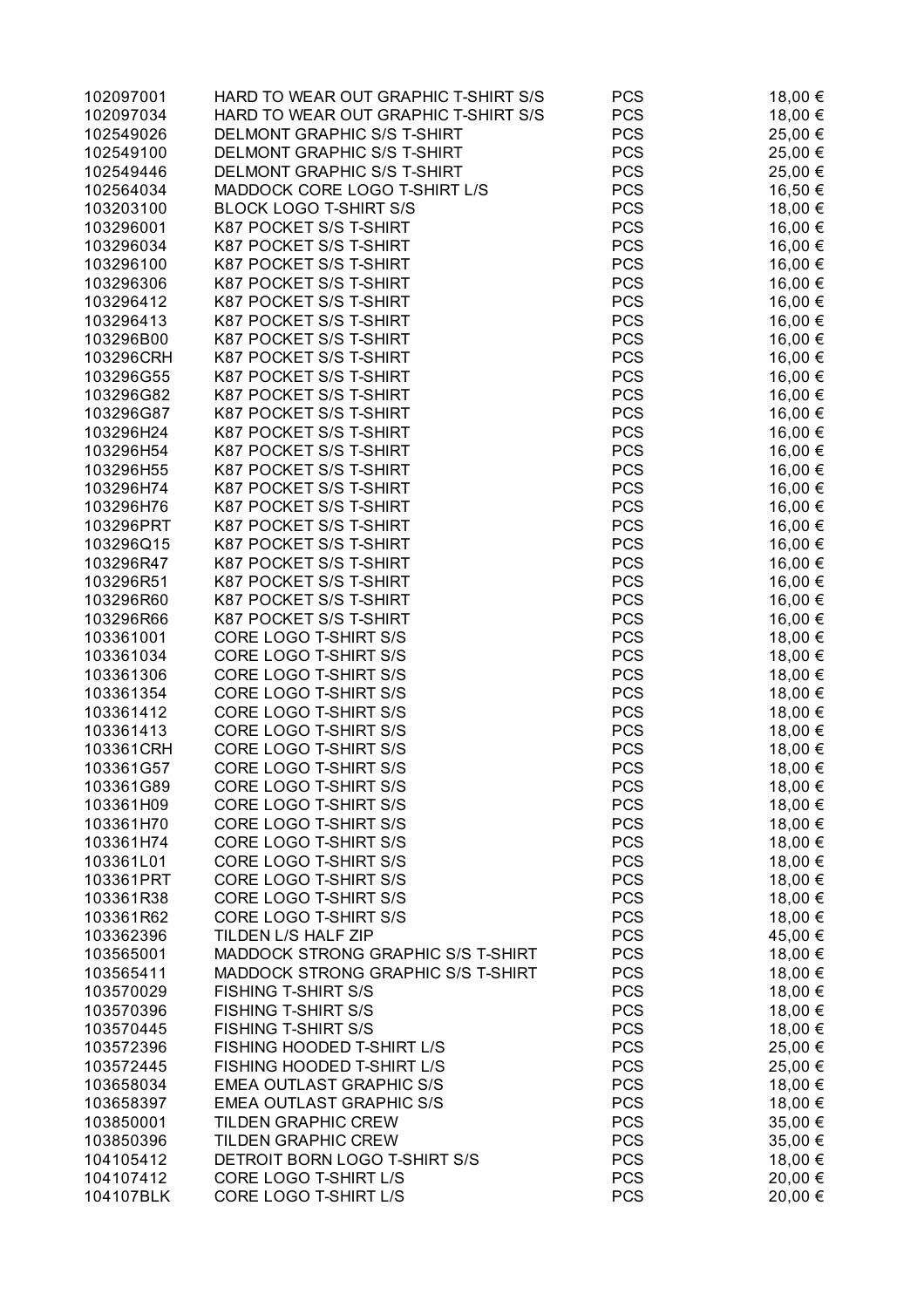| 104107CRH | CORE LOGO T-SHIRT L/S                    | <b>PCS</b> | 20,00 € |
|-----------|------------------------------------------|------------|---------|
| 104107HGY | CORE LOGO T-SHIRT L/S                    | <b>PCS</b> | 20,00 € |
| 104135HGY | <b>BUILD BY HAND T-SHIRT S/S</b>         | <b>PCS</b> | 24,00 € |
| 104182FHB | <b>WORKWEAR FISHING S/S T-SHIRT</b>      | <b>PCS</b> | 20,00 € |
| 104264412 | NON-POCKET SHORT SLEEVE T-SHIRT          | <b>PCS</b> | 15,00 € |
| 104264CRH | NON-POCKET SHORT SLEEVE T-SHIRT          | <b>PCS</b> | 15,00 € |
| 104264HGY | NON-POCKET SHORT SLEEVE T-SHIRT          | <b>PCS</b> | 15,00 € |
| 104264N04 | NON-POCKET SHORT SLEEVE T-SHIRT          | <b>PCS</b> | 15,00 € |
| 104264WHT | NON-POCKET SHORT SLEEVE T-SHIRT          | <b>PCS</b> | 15,00 € |
| 104265126 | SOUTHERN GRAPHIC T-SHIRT S/S             | <b>PCS</b> | 20,00 € |
| 104265O12 | SOUTHERN GRAPHIC T-SHIRT S/S             | <b>PCS</b> | 20,00 € |
|           |                                          | <b>PCS</b> |         |
| 104266O12 | WARM WEATHER S/S POCKET T-SHIRT          |            | 16,00 € |
| 104266WHT | WARM WEATHER S/S POCKET T-SHIRT          | <b>PCS</b> | 16,00 € |
| 104346255 | WORKWEAR CAMO BLOCK LOGO S/S T-SHIRT     | <b>PCS</b> | 25,00 € |
| 104346B12 | WORKWEAR CAMO BLOCK LOGO S/S T-SHIRT     | <b>PCS</b> | 18,75 € |
| 104363FHB | WORKWEAR POCKET GRAPHIC S/S T-SHIRT      | <b>PCS</b> | 18,00 € |
| 104363HGY | WORKWEAR POCKET GRAPHIC S/S T-SHIRT      | <b>PCS</b> | 18,00 € |
| 104428354 | HALF ZIP THERMAL L/S T-SHIRT             | <b>PCS</b> | 39,00 € |
| 104428G72 | HALF ZIP THERMAL L/S T-SHIRT             | <b>PCS</b> | 39,00 € |
| 104428N04 | HALF ZIP THERMAL L/S T-SHIRT             | <b>PCS</b> | 39,00 € |
| 104429G72 | HENLEY POCKET THERMAL L/S T-SHIRT        | <b>PCS</b> | 39,00 € |
| 104546HGY | SOUTHERN WATER S/S GRAPHIC T-SHIRT       | <b>PCS</b> | 18,00 € |
| 104581412 | WORKWEAR BACK S/S GRAPHIC T-SHIRT        | <b>PCS</b> | 18,00 € |
| 104581CRH | <b>WORKWEAR BACK S/S GRAPHIC T-SHIRT</b> | <b>PCS</b> | 18,00 € |
| 104616G73 | FORCE FLEX POCKET T-SHIRTS S/S           | <b>PCS</b> | 23,00 € |
| 104616H71 | FORCE FLEX POCKET T-SHIRTS S/S           | <b>PCS</b> | 23,00 € |
| 104616HGY | FORCE FLEX POCKET T-SHIRTS S/S           | <b>PCS</b> | 23,00 € |
| 104616I26 | FORCE FLEX POCKET T-SHIRTS S/S           | <b>PCS</b> | 23,00 € |
| 104616N04 | FORCE FLEX POCKET T-SHIRTS S/S           | <b>PCS</b> | 23,00 € |
| 104617CRH | FORCE FLEX POCKET T-SHIRT L/S            | <b>PCS</b> | 27,00 € |
| 104617G73 | FORCE FLEX POCKET T-SHIRT L/S            | <b>PCS</b> | 27,00 € |
| 104617126 | FORCE FLEX POCKET T-SHIRT L/S            | <b>PCS</b> | 27,00 € |
| 104617N04 | FORCE FLEX POCKET T-SHIRT L/S            | <b>PCS</b> | 27,00 € |
| 104891306 | <b>WORKWEAR LOGO L/S T-SHIRT</b>         | <b>PCS</b> | 29,00 € |
| 104891413 | WORKWEAR LOGO L/S T-SHIRT                | <b>PCS</b> | 29,00 € |
| 104891HGY | WORKWEAR LOGO L/S T-SHIRT                | <b>PCS</b> | 29,00 € |
| 105060B00 | SUPER DUX GRAPHIC L/S T-SHIRT            | <b>PCS</b> | 25,00 € |
| 105060BLK | SUPER DUX GRAPHIC L/S T-SHIRT            | <b>PCS</b> | 25,00 € |
| 105148BLK | <b>WORKWEAR GRAPHIC S/S T-SHIRT</b>      | <b>PCS</b> |         |
|           |                                          |            | 25,00 € |
| 105148H24 | WORKWEAR GRAPHIC S/S T-SHIRT             | <b>PCS</b> | 25,00 € |
| 105148HGY | <b>WORKWEAR GRAPHIC S/S T-SHIRT</b>      | <b>PCS</b> | 25,00 € |
| 105177CRH | <b>CRAFTED GRAPHIC T-SHIRT S/S</b>       | <b>PCS</b> | 20,00 € |
| 105177PRT | <b>CRAFTED GRAPHIC T-SHIRT S/S</b>       | <b>PCS</b> | 20,00 € |
| 105181B00 | <b>SAW GRAPHIC T-SHIRT S/S</b>           | <b>PCS</b> | 20,00 € |
| 105181CRH | <b>SAW GRAPHIC T-SHIRT S/S</b>           | <b>PCS</b> | 20,00 € |
| 105203CRH | FORCE FLEX BLOCK LOGO T-SHIRTS S/S       | <b>PCS</b> | 25,00 € |
| 105203G73 | FORCE FLEX BLOCK LOGO T-SHIRTS S/S       | <b>PCS</b> | 25,00 € |
| 105203N04 | FORCE FLEX BLOCK LOGO T-SHIRTS S/S       | <b>PCS</b> | 25,00 € |
| 105232BLK | SHAMROCK GRAPHIC T-SHIRT S/S             | <b>PCS</b> | 20,00 € |
| 105233BLK | SHAMROCK GRAPHIC T-SHIRT L/S             | <b>PCS</b> | 25,00 € |
| 105233G55 | SHAMROCK GRAPHIC T-SHIRT L/S             | <b>PCS</b> | 25,00 € |
| 105352HGY | CAMO POCKET GRAPHIC T-SHIRT S/S          | <b>PCS</b> | 20,00 € |
| 105379BLK | C GRAPHIC T-SHIRT S/S                    | <b>PCS</b> | 20,00 € |
| 105379H53 | C GRAPHIC T-SHIRT S/S                    | <b>PCS</b> | 20,00 € |
| 105485B00 | CAMO LOGO GRAPHIC L/S T-SHIRT            | <b>PCS</b> | 29,00 € |
| 105583BLK | POCKET CAMO C GRAPHIC L/S T-SHIRT        | <b>PCS</b> | 29,00 € |
| 105612G55 | <b>SCRIPT GRAPHIC T-SHIRT L/S</b>        | <b>PCS</b> | 25,00 € |
| 105612HGY | <b>SCRIPT GRAPHIC T-SHIRT L/S</b>        | <b>PCS</b> | 25,00 € |
| 105646CRH | POCKET CRAFTED GRAPHIC S/S T-SHIRT       | <b>PCS</b> | 25,00 € |
| 105646WHT | POCKET CRAFTED GRAPHIC S/S T-SHIRT       | <b>PCS</b> | 25,00 € |
|           |                                          |            |         |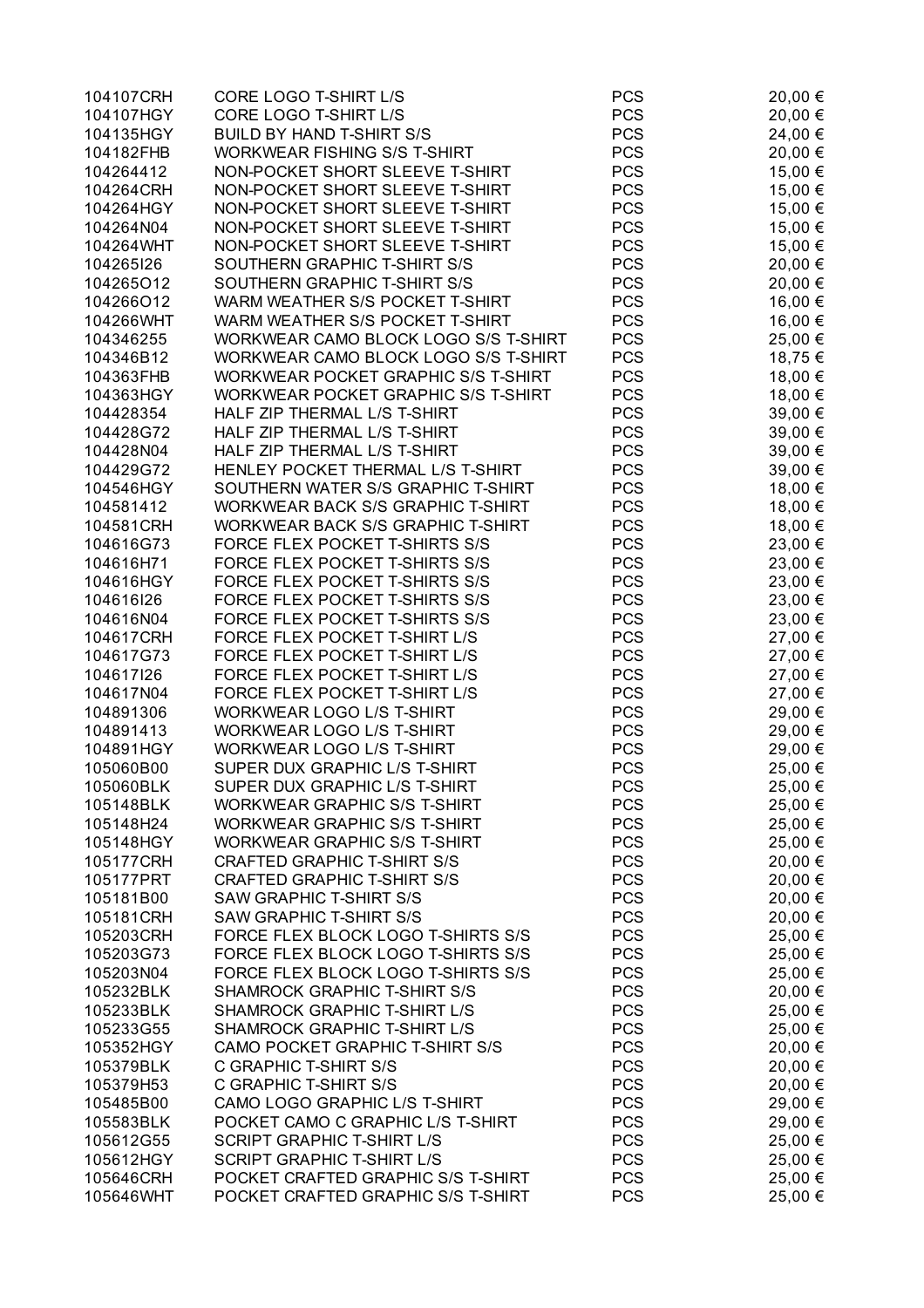| 105647CRH                  | <b>LOGO GRAPHIC S/S T-SHIRT</b>                                  | <b>PCS</b>               | 25,00 €            |
|----------------------------|------------------------------------------------------------------|--------------------------|--------------------|
| 105647PRT                  | LOGO GRAPHIC S/S T-SHIRT                                         | <b>PCS</b>               | 25,00 €            |
| EK231306                   | SLEEVE LOGO T-SHIRT L/S                                          | <b>PCS</b>               | 22,00 €            |
| EK231413                   | SLEEVE LOGO T-SHIRT L/S                                          | <b>PCS</b>               | 22,00 €            |
| EK231BLK                   | SLEEVE LOGO T-SHIRT L/S                                          | <b>PCS</b>               | 22,00 €            |
| EK231H70                   | SLEEVE LOGO T-SHIRT L/S                                          | <b>PCS</b>               | 22,00 €            |
| EK231HGY                   | SLEEVE LOGO T-SHIRT L/S                                          | <b>PCS</b>               | 22,00 €            |
| EK231NVY                   | SLEEVE LOGO T-SHIRT L/S                                          | <b>PCS</b>               | 22,00 €            |
| EK231PRT                   | SLEEVE LOGO T-SHIRT L/S                                          | <b>PCS</b>               | 22,00 €            |
| EK231R66                   | SLEEVE LOGO T-SHIRT L/S                                          | <b>PCS</b>               | 22,00 €            |
| K126BLK                    | WORKWEAR POCKET T-SHIRT L/S                                      | <b>PCS</b>               | 19,00 €            |
| K126HGY                    | WORKWEAR POCKET T-SHIRT L/S                                      | <b>PCS</b>               | 19,00 €            |
| K126NVY                    | WORKWEAR POCKET T-SHIRT L/S                                      | <b>PCS</b>               | 19,00 €            |
| K128BLK                    | WORKWEAR POCKET HENLEY L/S                                       | <b>PCS</b>               | 25,00 €            |
| K128HGY                    | WORKWEAR POCKET HENLEY L/S                                       | <b>PCS</b>               | 25,00 €            |
| K128NVY                    | WORKWEAR POCKET HENLEY L/S                                       | <b>PCS</b>               | 25,00 €            |
| 131221BBLK                 | <b>CROSSBODY BAG</b>                                             | <b>PCS</b>               | 45,00 €            |
| 131221BBRN                 | <b>CROSSBODY BAG</b>                                             | <b>PCS</b>               | 45,00 €            |
| 137901BBLK                 | <b>BACKPACK HYBRID</b>                                           | <b>PCS</b>               | 75,00 €            |
| 137901BBRN                 | <b>BACKPACK HYBRID</b>                                           | <b>PCS</b>               | 75,00 €            |
| 244702BBLK                 | <b>ESSENTIALS TOTE</b>                                           | <b>PCS</b>               | 50,00 €            |
| 244702BBRN                 | <b>ESSENTIALS TOTE</b>                                           | <b>PCS</b>               | 50,00 €            |
| B0000377001                | <b>CROSSBODY SNAP BAG</b>                                        | <b>PCS</b>               | 45,00 €            |
| B0000377211                | <b>CROSSBODY SNAP BAG</b>                                        | <b>PCS</b>               | 45,00 €            |
| B0000378001                | <b>VERTICAL OPEN TOTE</b>                                        | <b>PCS</b>               | 49,00 €            |
| B0000378211                | <b>VERTICAL OPEN TOTE</b>                                        | <b>PCS</b>               | 49,00 €            |
| B0000382001                | <b>CONVERTIBLE BACKPACK TOTE</b>                                 | <b>PCS</b>               | 75,00 €            |
| B0000382211                | <b>CONVERTIBLE BACKPACK TOTE</b>                                 | <b>PCS</b>               | 75,00 €            |
| A0005516001<br>A0005516232 | TANNED LEATHER CONTINUOUS BELT<br>TANNED LEATHER CONTINUOUS BELT | <b>PCS</b><br><b>PCS</b> | 34,95 €            |
| A0005665BLK                | <b>WEBBING BELT</b>                                              | <b>PCS</b>               | 34,95 €<br>25,00 € |
| A0005665WIN                | <b>WEBBING BELT</b>                                              | <b>PCS</b>               |                    |
| CH2277BLK                  | <b>WEBBING BELT</b>                                              | <b>PCS</b>               | 25,00 €<br>25,00 € |
| CH2277WIN                  | <b>WEBBING BELT</b>                                              | <b>PCS</b>               | 25,00 €            |
| 105247BRN                  | CANVAS SCRIPT GRAPHIC CAP                                        | <b>PCS</b>               | 18,00 €            |
| 105247N04                  | CANVAS SCRIPT GRAPHIC CAP                                        | <b>PCS</b>               | 18,00 €            |
| 105247V26                  | CANVAS SCRIPT GRAPHIC CAP                                        | <b>PCS</b>               | 18,00 €            |
| 102240001                  | LOOKOUT HAT                                                      | <b>PCS</b>               | 17,50 €            |
| 102240643                  | <b>LOOKOUT HAT</b>                                               | <b>PCS</b>               | 17,50 €            |
| 102240G72                  | <b>LOOKOUT HAT</b>                                               | <b>PCS</b>               | 17,50 €            |
| 102240N16                  | <b>LOOKOUT HAT</b>                                               | <b>PCS</b>               | 17,50 €            |
| 102240WWH                  | LOOKOUT HAT                                                      | <b>PCS</b>               | 17,50 €            |
| 105560B25                  | RIB KNIT ACRYLIC HAT                                             | <b>PCS</b>               | 15,00 €            |
| 105560GA7                  | RIB KNIT ACRYLIC HAT                                             | <b>PCS</b>               | 15,00 €            |
| 105560N04                  | RIB KNIT ACRYLIC HAT                                             | <b>PCS</b>               | 15,00 €            |
| 105560P27                  | RIB KNIT ACRYLIC HAT                                             | <b>PCS</b>               | 15,00 €            |
| SC6423WBLK                 | FORCE MIDWEIGHT CREW SOCK 3 PACK                                 | 3-PAIR                   | 16,00 €            |
| SC6423WGRY                 | FORCE MIDWEIGHT CREW SOCK 3 PACK                                 | 3-PAIR                   | 16,00 €            |
| SC7680WBLK                 | MIDWEIGHT CREW SOCK                                              | <b>PAIR</b>              | 10,00 €            |
| SC7680WBLU                 | MIDWEIGHT CREW SOCK                                              | <b>PAIR</b>              | 10,00 €            |
| SC7680WBRN                 | MIDWEIGHT CREW SOCK                                              | <b>PAIR</b>              | 10,00 €            |
| SC7680WPNK                 | MIDWEIGHT CREW SOCK                                              | <b>PAIR</b>              | 10,00 €            |
| SL2623WAST                 | COTTON BLEND LOW CUT SOCK 3 PACK                                 | 3-PAIR                   | 12,00 €            |
| SL2623WBLK                 | COTTON BLEND LOW CUT SOCK 3 PACK                                 | 3-PAIR                   | 12,00 €            |
| <b>WA262-3BLK</b>          | ALL-SEASON SOCK 3-PAIR                                           | 3-PAIR                   | 19,95€             |
| WA435CHH                   | COLD WEATHER BOOT SOCK                                           | <b>PAIR</b>              | 12,95 €            |
| WA435KHK                   | COLD WEATHER BOOT SOCK                                           | <b>PAIR</b>              | 12,95 €            |
| WA516BLU                   | THERMAL PLAID CREW SOCK                                          | <b>PAIR</b>              | 12,00 €            |
| WA516BRG                   | THERMAL PLAID CREW SOCK                                          | <b>PAIR</b>              | 12,00 €            |
| WA516NAT                   | THERMAL PLAID CREW SOCK                                          | <b>PAIR</b>              | 12,00 €            |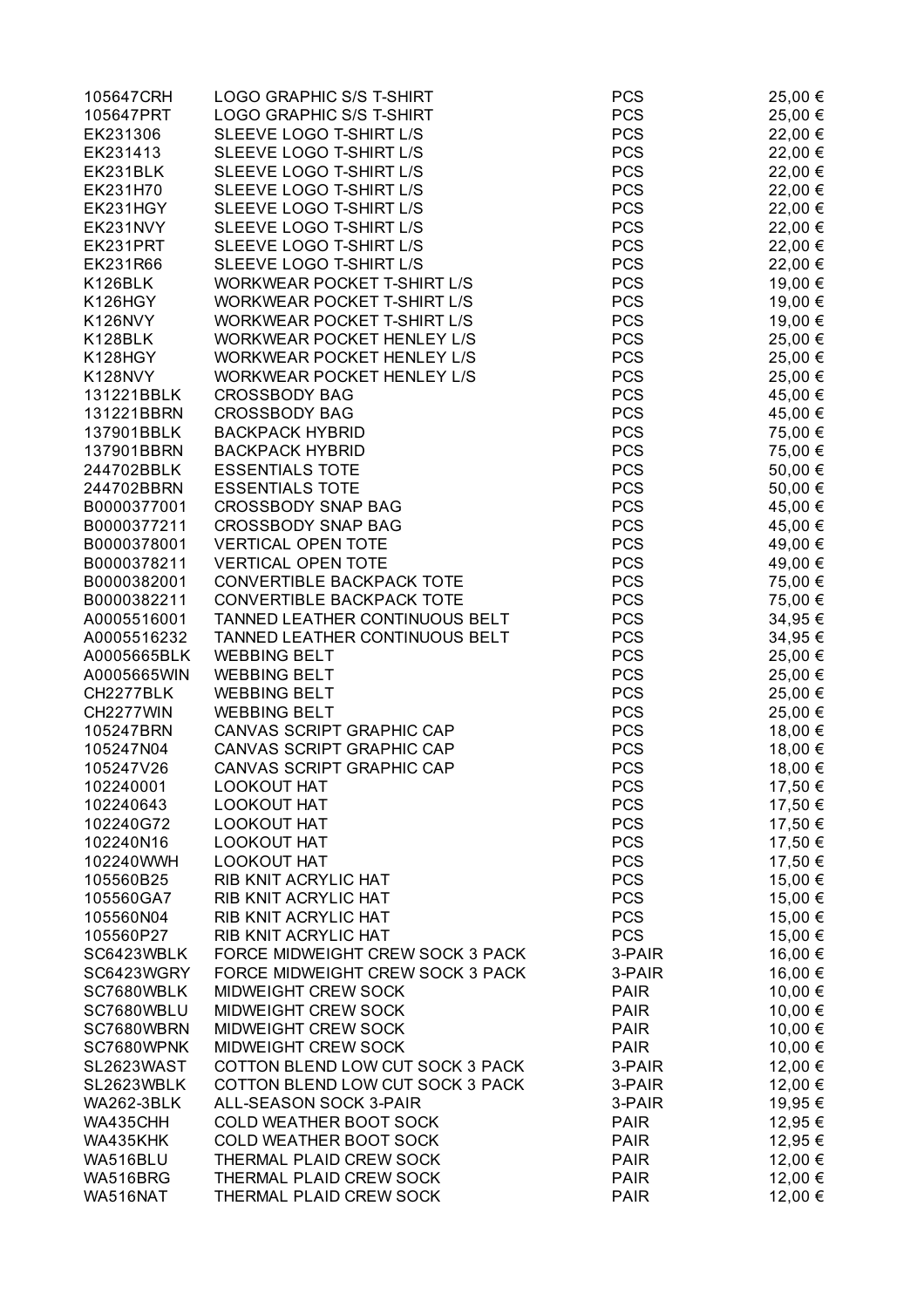| <b>WA642-3BLK</b>      | FORCE PERFORMANCE SOCK 3-PAIR                                    | 3-PAIR                   | 19,95 €            |
|------------------------|------------------------------------------------------------------|--------------------------|--------------------|
| WA768BLK               | ALL SEASON CREW SOCK                                             | <b>PAIR</b>              | 12,95 €            |
| WA768BRN               | ALL SEASON CREW SOCK                                             | <b>PAIR</b>              | 12,95 €            |
| WA768MBL               | ALL SEASON CREW SOCK                                             | <b>PAIR</b>              | 12,95 €            |
| WA768PNK               | ALL SEASON CREW SOCK                                             | <b>PAIR</b>              | 12,95 €            |
| 102438001              | <b>CRAWFORD BIB OVERALL</b>                                      | <b>PCS</b>               | 89,00 €            |
| 102438201              | <b>CRAWFORD BIB OVERALL</b>                                      | <b>PCS</b>               | 89,00 €            |
| 102438211              | <b>CRAWFORD BIB OVERALL</b>                                      | <b>PCS</b>               | 89,00 €            |
| 103042969              | RELAXED FIT DENIM BIB OVERALL                                    | <b>PCS</b>               | 79,00 €            |
| 104044464              | DENIM DOUBLE FRONT BIB OVERALL                                   | <b>PCS</b>               | 89,00 €            |
| 104694BLK              | WASHED DUCK INSULATED BIBERALL                                   | <b>PCS</b>               | 149,00 €           |
| 105268BRN              | RUGGED FLEX CANVAS SHORTALL                                      | <b>PCS</b>               | 59,00 €            |
| 105322N04              | RUGGED FLEX RELAXED CANVAS COVERALL                              | <b>PCS</b>               | 99,00 €            |
| 102734003              | SLIM FIT LAYTON SKINNY LEG                                       | <b>PCS</b>               | 49,00 €            |
| 102734464              | SLIM FIT LAYTON SKINNY LEG                                       | <b>PCS</b>               | 49,00 €            |
| 104976H62              | RUGGED FLEX TAPERED JEAN                                         | <b>PCS</b>               | 49,00 €            |
| 104976H82              | RUGGED FLEX TAPERED JEAN                                         | <b>PCS</b>               | 49,00 €            |
| 105110H97              | DOUBLE FRONT STRAIGHT JEAN                                       | <b>PCS</b>               | 59,00 €            |
| 102080001              | <b>CRAWFORD PANT</b>                                             | <b>PCS</b>               | 49,00 €            |
| 102080011              | <b>CRAWFORD PANT</b>                                             | <b>PCS</b>               | 49,00 €            |
| 102080257              | <b>CRAWFORD PANT</b>                                             | <b>PCS</b>               | 49,00 €            |
| 102080DKH              | <b>CRAWFORD PANT</b>                                             | <b>PCS</b>               | 49,00 €            |
| 102482001              | FORCE UTILITY LEGGING                                            | <b>PCS</b>               | 59,00 €            |
| 102482DFE              | FORCE UTILITY LEGGING                                            | <b>PCS</b>               | 59,00 €            |
| 102482E57              | FORCE UTILITY LEGGING                                            | <b>PCS</b>               | 59,00 €            |
| 102482126              | FORCE UTILITY LEGGING                                            | <b>PCS</b>               | 59,00 €            |
| 102482N04              | FORCE UTILITY LEGGING                                            | <b>PCS</b>               | 59,00 €            |
| 103104001              | RUGGED PROFESSIONAL PANTS                                        | <b>PCS</b>               | 49,00 €            |
| 103104412              | RUGGED PROFESSIONAL PANTS                                        | <b>PCS</b>               | 49,00 €            |
| 103224001              | <b>SLIM-FIT CRAWFORD PANT</b>                                    | <b>PCS</b>               | 49,00 €            |
| 103224257              | SLIM-FIT CRAWFORD PANT                                           | <b>PCS</b>               | 49,00 €            |
| 103609001              | FORCE LIGHTWEIGHT UTILITY LEGGING                                | <b>PCS</b>               | 55,00 €            |
| 104296BLK              | STRETCH TWILL DOUBLE FRONT TROUSERS                              | <b>PCS</b>               | 69,00 €            |
| 104296BRN              | STRETCH TWILL DOUBLE FRONT TROUSERS                              | <b>PCS</b>               | 69,00 €            |
| 105020N04              | FORCE COLD WEATHER LEGGING                                       | <b>PCS</b>               | 79,00 €            |
| 104709G72              | RELAXED FIT TWILL 5-POCKET WORK SHORT                            | <b>PCS</b>               | 45,00 €            |
| 104709STL              | RELAXED FIT TWILL 5-POCKET WORK SHORT                            | <b>PCS</b>               | 45,00 €            |
| 104224032              | SHERPA LINED MOCK NECK VEST                                      | <b>PCS</b>               | 99,00 €            |
| 104224211              | SHERPA LINED MOCK NECK VEST                                      | <b>PCS</b>               | 99,00 €            |
| 104224DKB              | SHERPA LINED MOCK NECK VEST                                      | <b>PCS</b>               | 99,00 €            |
| 104315126              | <b>GILLIAM VEST</b>                                              | <b>PCS</b>               | 65,00 €            |
| 104315N04              | <b>GILLIAM VEST</b>                                              | <b>PCS</b>               | 65,00 €            |
| 105607B25              | RELAXED MIDWEIGHT UTILITY VEST                                   | <b>PCS</b>               | 99,00 €            |
| 105607N04              | RELAXED MIDWEIGHT UTILITY VEST                                   | <b>PCS</b>               | 99,00 €            |
| 102248633              | CALDWELL JACKET                                                  | <b>PCS</b>               | 129,00 €           |
| 102382001              | SHORELINE JACKET                                                 | <b>PCS</b>               | 139,00 €           |
| 102382643              | SHORELINE JACKET                                                 | <b>PCS</b>               | 139,00 €           |
| 102524001              | <b>CRAWFORD BOMBER JACKET</b>                                    | <b>PCS</b>               | 79,00 €            |
| 102524211              | <b>CRAWFORD BOMBER JACKET</b>                                    | <b>PCS</b>               | 79,00 €            |
| 103913B26              | <b>FLEECE JACKET</b>                                             | <b>PCS</b>               | 99,00 €            |
| 103913BLK              | <b>FLEECE JACKET</b>                                             | <b>PCS</b>               | 99,00 €            |
| 104053BLK              | WASHED DUCK ACTIVE JACKETS                                       | <b>PCS</b>               | 125,00 €           |
| 104053BRN              | WASHED DUCK ACTIVE JACKETS                                       | <b>PCS</b>               | 125,00 €           |
| 104221N04              | ROCKFORD JACKET                                                  | <b>PCS</b>               | 69,00 €            |
| 104314BLK              | <b>GILLIAM JACKET</b>                                            | <b>PCS</b>               | 85,00 €            |
| 104314I26              | <b>GILLIAM JACKET</b>                                            | <b>PCS</b>               | 85,00 €            |
| 104926N04              | SUPER DUX COAT                                                   | <b>PCS</b><br><b>PCS</b> | 159,00 €           |
| 105343N04<br>105446H87 | SUPER DUX HOODED JACKET<br>RELAXED FIT DENIM SHERPA LINED JACKET | <b>PCS</b>               | 99,00 €<br>85,00 € |
| 105449H86              | RELAXED FIT DENIM JACKET                                         | <b>PCS</b>               | 65,00 €            |
|                        |                                                                  |                          |                    |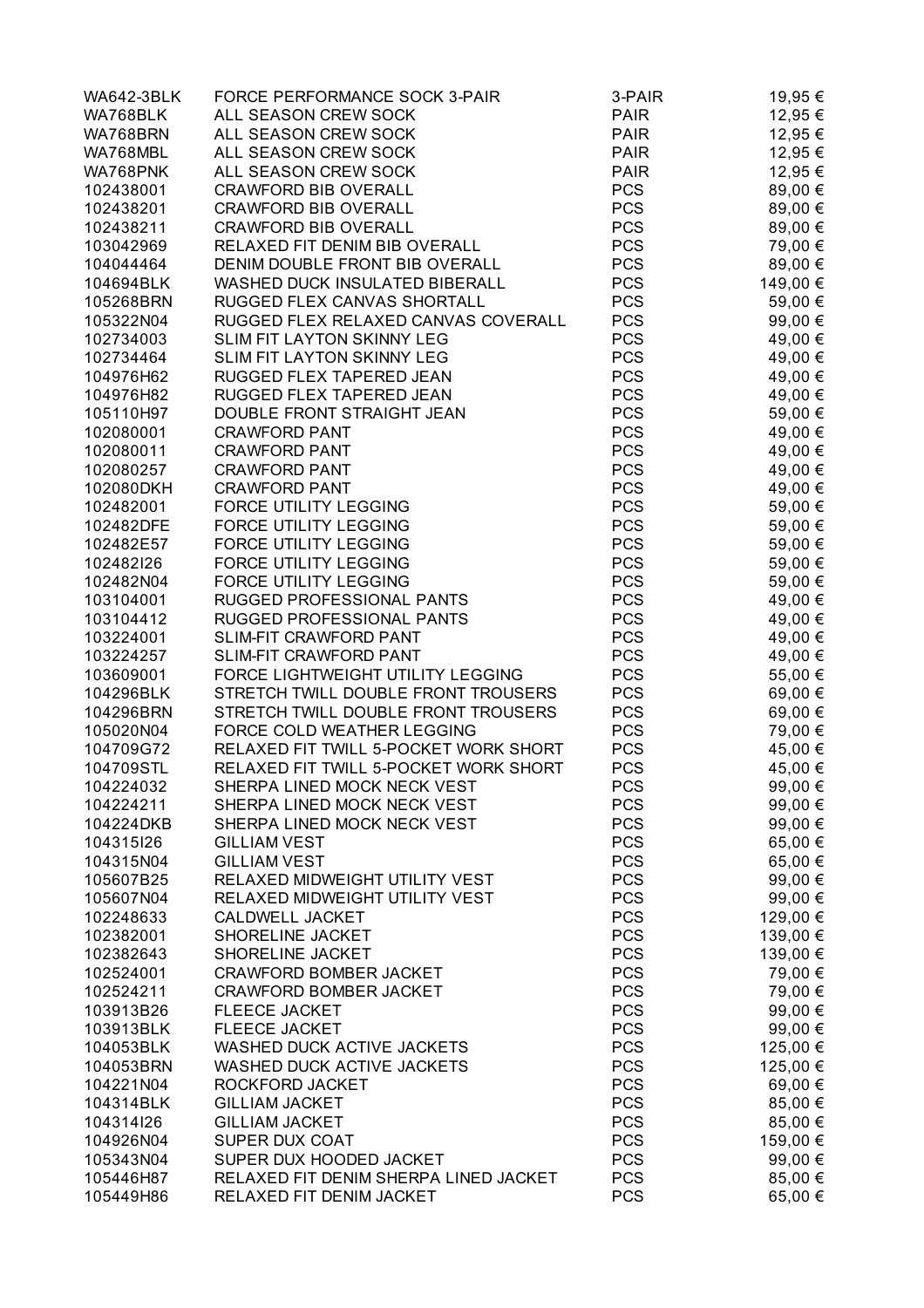| 105457B25 | RELAXED MIDWEIGHT UTILITY JACKET      | <b>PCS</b> | 139,00 € |
|-----------|---------------------------------------|------------|----------|
| 105457N04 | RELAXED MIDWEIGHT UTILITY JACKET      | <b>PCS</b> | 139,00 € |
| 105512BLK | LOOSE FIT WEATHERED DUCK COAT         | <b>PCS</b> | 96,75€   |
| 105512BRN | LOOSE FIT WEATHERED DUCK COAT         | <b>PCS</b> | 96,75€   |
| 104229NVY | SHORT SLEEVE POLO                     | <b>PCS</b> | 25,00 €  |
| 104518G34 | HAMILTON PLAID FLANNEL SHIRT JAC      | <b>PCS</b> | 75,00 €  |
| 103106001 | RUGGED PROFESSIONAL L/S SHIRT         | <b>PCS</b> | 55,00 €  |
| 103106412 | RUGGED PROFESSIONAL L/S SHIRT         | <b>PCS</b> | 55,00 €  |
| 103226G02 | HAMILTON FLANNEL SHIRT                | <b>PCS</b> | 49,00 €  |
| 103226PRT | HAMILTON FLANNEL SHIRT                | <b>PCS</b> | 49,00 €  |
| 104516973 | HAMILTON PLAID FLANNEL SHIRT          | <b>PCS</b> | 49,00 €  |
| 104516N04 | HAMILTON PLAID FLANNEL SHIRT          | <b>PCS</b> | 49,00 €  |
| 104972B19 | RUGGED FLEX FLANNEL                   | <b>PCS</b> | 49,00 €  |
| 104972R09 | RUGGED FLEX FLANNEL                   | <b>PCS</b> | 49,00 €  |
| 104972W07 | RUGGED FLEX FLANNEL                   | <b>PCS</b> | 49,00 €  |
| 105492H85 | MIDWEIGHT DENIM L/S SHIRT             | <b>PCS</b> | 49,00 €  |
| 105574G72 | MIDWEIGHT FLANNEL L/S PLAID SHIRT     | <b>PCS</b> | 55,00 €  |
| 105574Q39 | MIDWEIGHT FLANNEL L/S PLAID SHIRT     | <b>PCS</b> | 55,00 €  |
| 105574V26 | MIDWEIGHT FLANNEL L/S PLAID SHIRT     | <b>PCS</b> | 55,00 €  |
| 105576BRN | HEAVYWEIGHT TWILL L/S PLAID SHIRT     | <b>PCS</b> |          |
|           | HEAVYWEIGHT TWILL L/S PLAID SHIRT     | <b>PCS</b> | 59,00 €  |
| 105576W03 | <b>CLARKSBURG ZIP SWEATSHIRT</b>      |            | 59,00 €  |
| 102788001 |                                       | <b>PCS</b> | 55,00 €  |
| 102788058 | <b>CLARKSBURG ZIP SWEATSHIRT</b>      | <b>PCS</b> | 55,00 €  |
| 102788412 | <b>CLARKSBURG ZIP SWEATSHIRT</b>      | <b>PCS</b> | 55,00 €  |
| 102788518 | <b>CLARKSBURG ZIP SWEATSHIRT</b>      | <b>PCS</b> | 55,00 €  |
| 102790001 | <b>CLARKSBURG SWEATSHIRT</b>          | <b>PCS</b> | 45,00 €  |
| 102790058 | <b>CLARKSBURG SWEATSHIRT</b>          | <b>PCS</b> | 45,00 €  |
| 102790412 | <b>CLARKSBURG SWEATSHIRT</b>          | <b>PCS</b> | 45,00 €  |
| 102791001 | <b>CLARKSBURG SWEATSHIRT</b>          | <b>PCS</b> | 50,00 €  |
| 102791CRH | <b>CLARKSBURG SWEATSHIRT</b>          | <b>PCS</b> | 50,00 €  |
| 102791E07 | <b>CLARKSBURG SWEATSHIRT</b>          | <b>PCS</b> | 50,00 €  |
| 102791GA0 | <b>CLARKSBURG SWEATSHIRT</b>          | <b>PCS</b> | 50,00 €  |
| 102791H53 | <b>CLARKSBURG SWEATSHIRT</b>          | <b>PCS</b> | 50,00 €  |
| 102791P15 | <b>CLARKSBURG SWEATSHIRT</b>          | <b>PCS</b> | 50,00 €  |
| 102791R51 | <b>CLARKSBURG SWEATSHIRT</b>          | <b>PCS</b> | 50,00 €  |
| 103926058 | <b>CLARKSBURG GRAPHIC CREWNECK</b>    | <b>PCS</b> | 40,00 €  |
| 104410001 | <b>CLARKSBURG CREWNECK SWEATSHIRT</b> | <b>PCS</b> | 50,00 €  |
| 104410E07 | CLARKSBURG CREWNECK SWEATSHIRT        | <b>PCS</b> | 50,00 €  |
| 104410G59 | <b>CLARKSBURG CREWNECK SWEATSHIRT</b> | <b>PCS</b> | 50,00 €  |
| 104410G73 | <b>CLARKSBURG CREWNECK SWEATSHIRT</b> | <b>PCS</b> | 50,00 €  |
| 104410V27 | <b>CLARKSBURG CREWNECK SWEATSHIRT</b> | <b>PCS</b> | 50,00 €  |
| 104922B39 | RELAXED FIT FLEECE PULLOVER           | <b>PCS</b> | 79,00 €  |
| 104922BLK | RELAXED FIT FLEECE PULLOVER           | <b>PCS</b> | 79,00 €  |
| 104922G73 | RELAXED FIT FLEECE PULLOVER           | <b>PCS</b> | 79,00 €  |
| 104922V27 | RELAXED FIT FLEECE PULLOVER           | <b>PCS</b> | 79,00 €  |
| 105636BLK | RAIN DEFENDER PROMO SWEAT             | <b>PCS</b> | 59,00 €  |
| 105636L05 | RAIN DEFENDER PROMO SWEAT             | <b>PCS</b> | 59,00 €  |
| 105636P15 | RAIN DEFENDER PROMO SWEAT             | <b>PCS</b> | 59,00 €  |
| 105639P19 | MIDWEIGHT GRAPHIC SWEATSHIRT          | <b>PCS</b> | 50,00 €  |
| 105657V27 | MIDWEIGHT HALF ZIP SWEATSHIRT         | <b>PCS</b> | 55,00 €  |
| 105657W03 | MIDWEIGHT HALF ZIP SWEATSHIRT         | <b>PCS</b> | 55,00 €  |
| 103067001 | <b>WORKW POCKET S/S T-SHIRT</b>       | <b>PCS</b> | 16,00 €  |
| 103067034 | <b>WORKW POCKET S/S T-SHIRT</b>       | <b>PCS</b> | 16,00 €  |
| 103067100 | <b>WORKW POCKET S/S T-SHIRT</b>       | <b>PCS</b> | 16,00 €  |
| 103067412 | <b>WORKW POCKET S/S T-SHIRT</b>       | <b>PCS</b> | 16,00 €  |
| 103067643 | <b>WORKW POCKET S/S T-SHIRT</b>       | <b>PCS</b> | 16,00 €  |
| 103067E32 | <b>WORKW POCKET S/S T-SHIRT</b>       | <b>PCS</b> | 16,00 €  |
| 103067G67 | <b>WORKW POCKET S/S T-SHIRT</b>       | <b>PCS</b> | 15,75 €  |
| 103067G73 | <b>WORKW POCKET S/S T-SHIRT</b>       | <b>PCS</b> | 16,00 €  |
| 103067G77 | <b>WORKW POCKET S/S T-SHIRT</b>       | <b>PCS</b> | 16,00 €  |